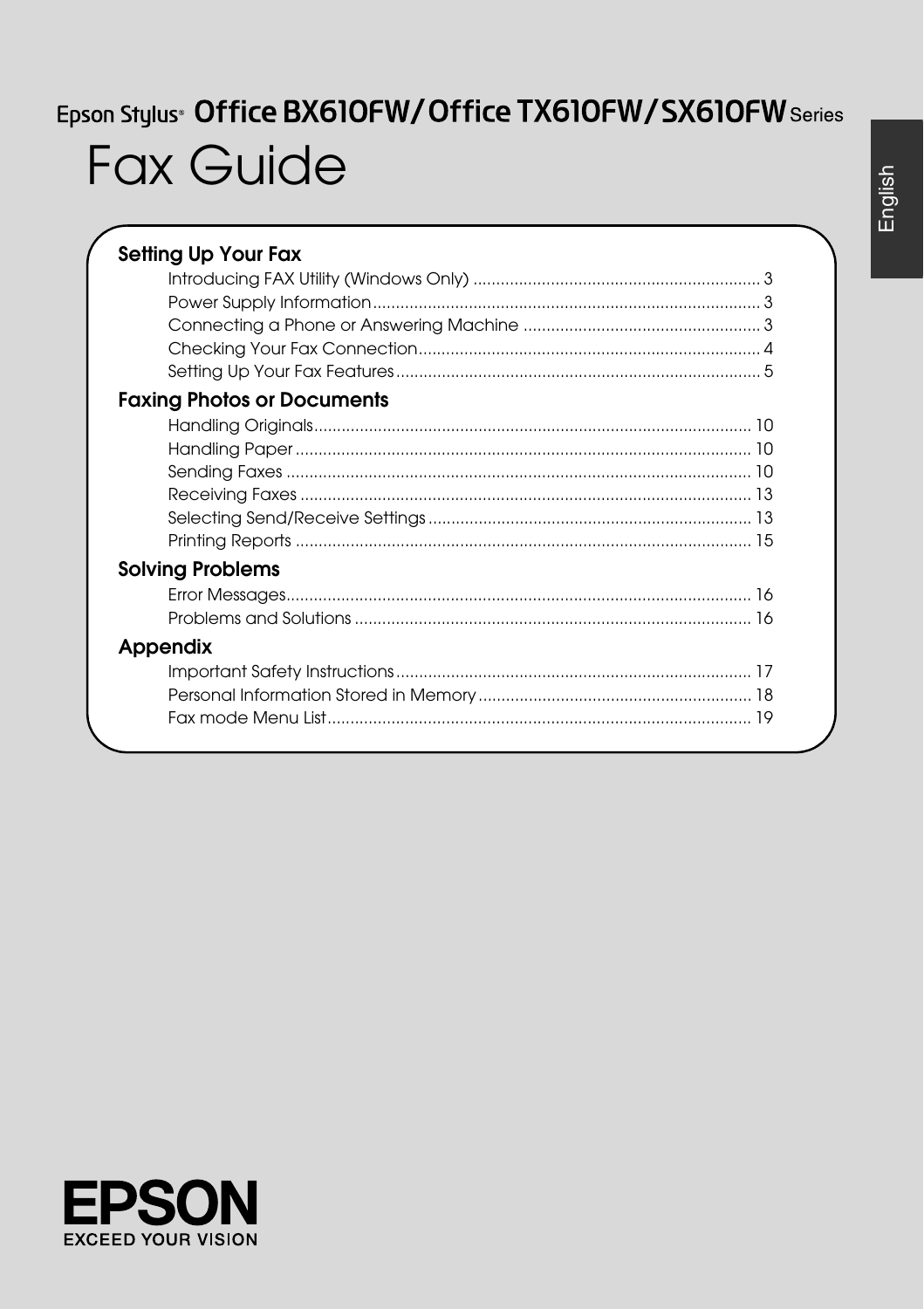## **Warnings, Cautions, and Notes**

Follow these guidelines as you read your instructions:

**Warning:** Warnings must be followed carefully to avoid bodily injury.

**a** Caution: Cautions must be observed to avoid damage to your equipment.

**Note:** Notes contain important information about the printer.

**Tip:** Tips contain hints for using the printer.

## **Copyright Notice**

No part of this publication may be reproduced, stored in a retrieval system, or transmitted in any form or by any means, electronic, mechanical, photocopying, recording, or otherwise, without the prior written permission of Seiko Epson Corporation. The information contained herein is designed only for use with this product. Epson is not responsible for any use of this information as applied to other printers.

Neither Seiko Epson Corporation nor its affiliates shall be liable to the purchaser of this product or third parties for damages, losses, costs, or expenses incurred by the purchaser or third parties as a result of accident, misuse, or abuse of this product or unauthorized modifications, repairs, or alterations to this product, or (excluding the U.S.) failure to strictly comply with Seiko Epson Corporation's operating and maintenance instructions.

Seiko Epson Corporation shall not be liable for any damages or problems arising from the use of any options or any consumable products other than those designated as Original Epson Products or Epson Approved Products by Seiko Epson Corporation.

Seiko Epson Corporation shall not be held liable for any damage resulting from electromagnetic interference that occurs from the use of any interface cables other than those designated as Epson Approved Products by Seiko Epson Corporation.

EPSON® and EPSON STYLUS® are registered trademarks, and Exceed Your Vision is a trademark of Seiko Epson Corporation.

**General Notice:** Other product names used herein are for identification purposes only and may be trademarks of their respective owners. Epson disclaims any and all rights in those marks.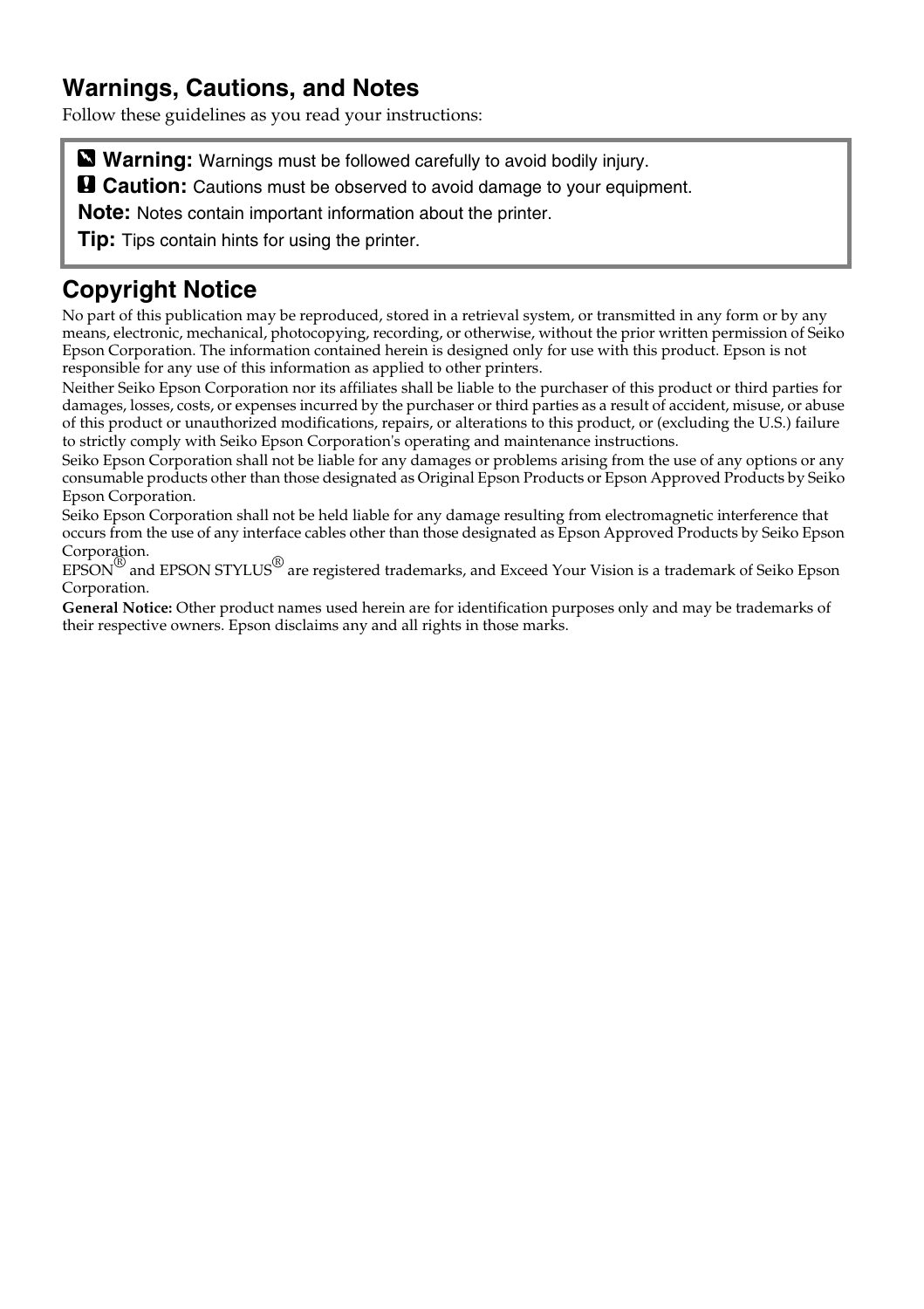This product lets you send faxes by entering fax numbers or selecting entries from a speed dial/group dial list. You can customize the fax header information, and select various report printing and send/receive settings. You can also set up the product to automatically receive faxes or set it to ask for confirmation before receiving a fax.

# **Introducing FAX Utility (Windows Only)**

FAX Utility is a software application with functions such as fax transmission, addressee information management, and printer (product) fax settings.

#### **Note:**

For more details, see the online help for Fax Utility.

# **Power Supply Information**

# *Turning off the Power*

When the power is turned off, the following data stored in the product's temporary memory is erased.

- ❏ Fax reception data
- ❏ Data stored in **Delayed Fax**
- ❏ Data being redialed

Also, when the power is left off for extended periods of time, the clock may be reset causing irregularities. Check the clock when you turn the power on.

# *Power saving function*

After 13 minutes of inactivity, the screen turns black to save energy.

Press any button (except  $\circlearrowleft$  **On**) to return the screen to its previous state.

Also, see "Restarting Automatically After a Power Failure" in the *Basic Operation Guide*.

# **Connecting a Phone or Answering Machine**

1. Connect the phone cable leading from the telephone wall jack to the **LINE** port on the back of the product.



a Telephone wall jack

2. Remove the connector cap from the **EXT.** port before connecting a phone or answering machine.



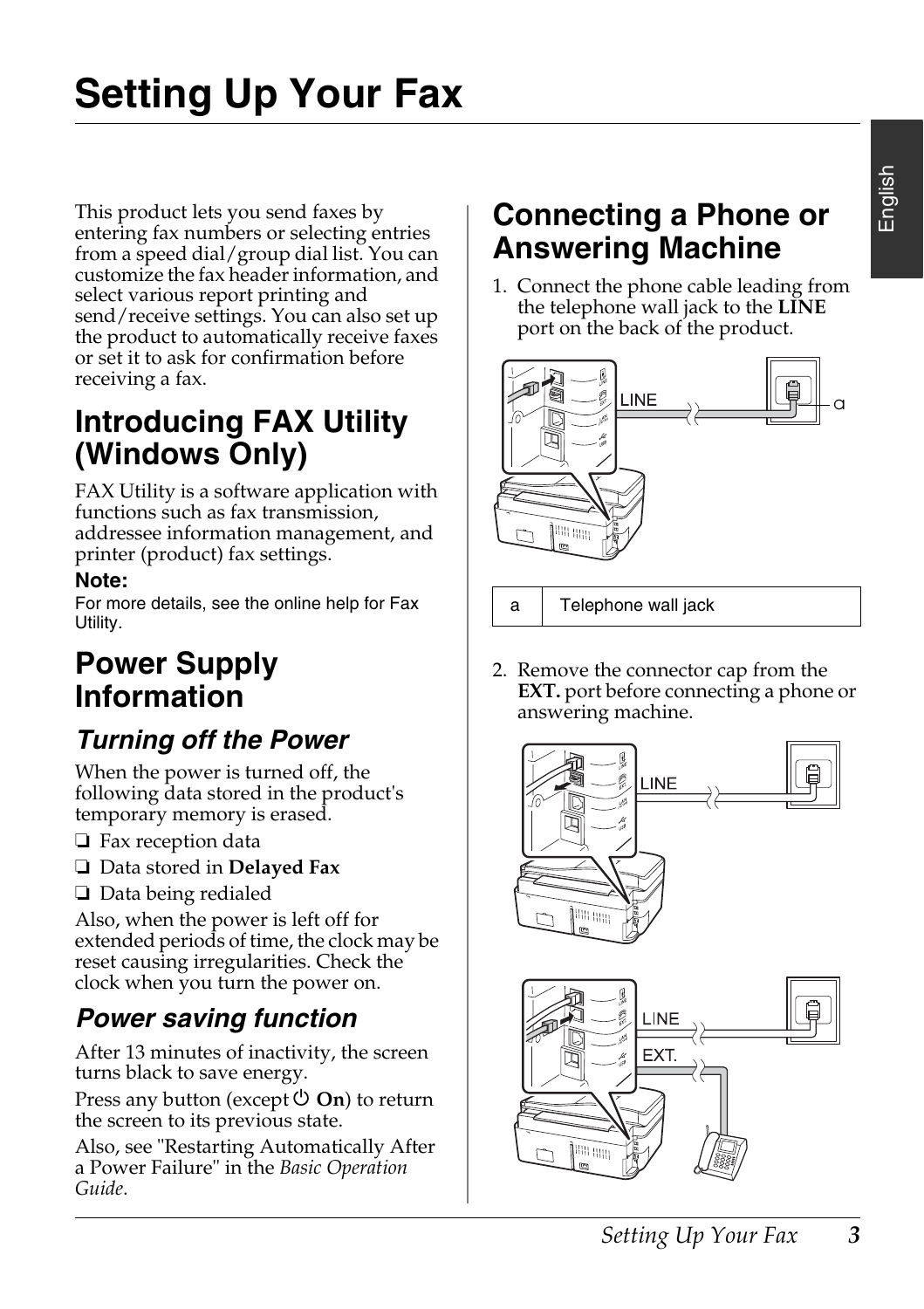# *Other ways of connecting a phone or answering machine* **Connecting DSL**



| a | Telephone wall jack |
|---|---------------------|
| h | Splitter            |
| с | DSL modem           |

See the documentation that came with your DSL modem.

#### **Connecting ISDN (one telephone number)**



| а | ISDN wall jack                  |  |
|---|---------------------------------|--|
| h | Terminal adapter or ISDN router |  |

See the documentation that came with your terminal adapter or ISDN router.

## **Connecting ISDN (two telephone numbers)**



| a | <b>ISDN</b> wall jack           |
|---|---------------------------------|
| h | Terminal adapter or ISDN router |

See the documentation that came with your terminal adapter or ISDN router.

# <span id="page-3-0"></span>**Checking Your Fax Connection**

The **Check Fax Connection** menu allows you to check the status of your fax connection.

- 1. Load A4-size plain paper into the sheet feeder.
- 2. Press  $\blacktriangle, \blacktriangleright, \blacktriangle$ , or  $\nabla$  to select  $\diamondsuit$  **Setup**, and then press **OK**.



- 3. Press < or  $\triangleright$  to select **Fax Setting**, and then press **OK**.
- 4. Press **▲** or ▼ to select **Check Fax Connection**, and then press **OK**.
- 5. Press  $\Diamond$  **Start** to print the report.
- 6. Press **Home** to return to the first screen.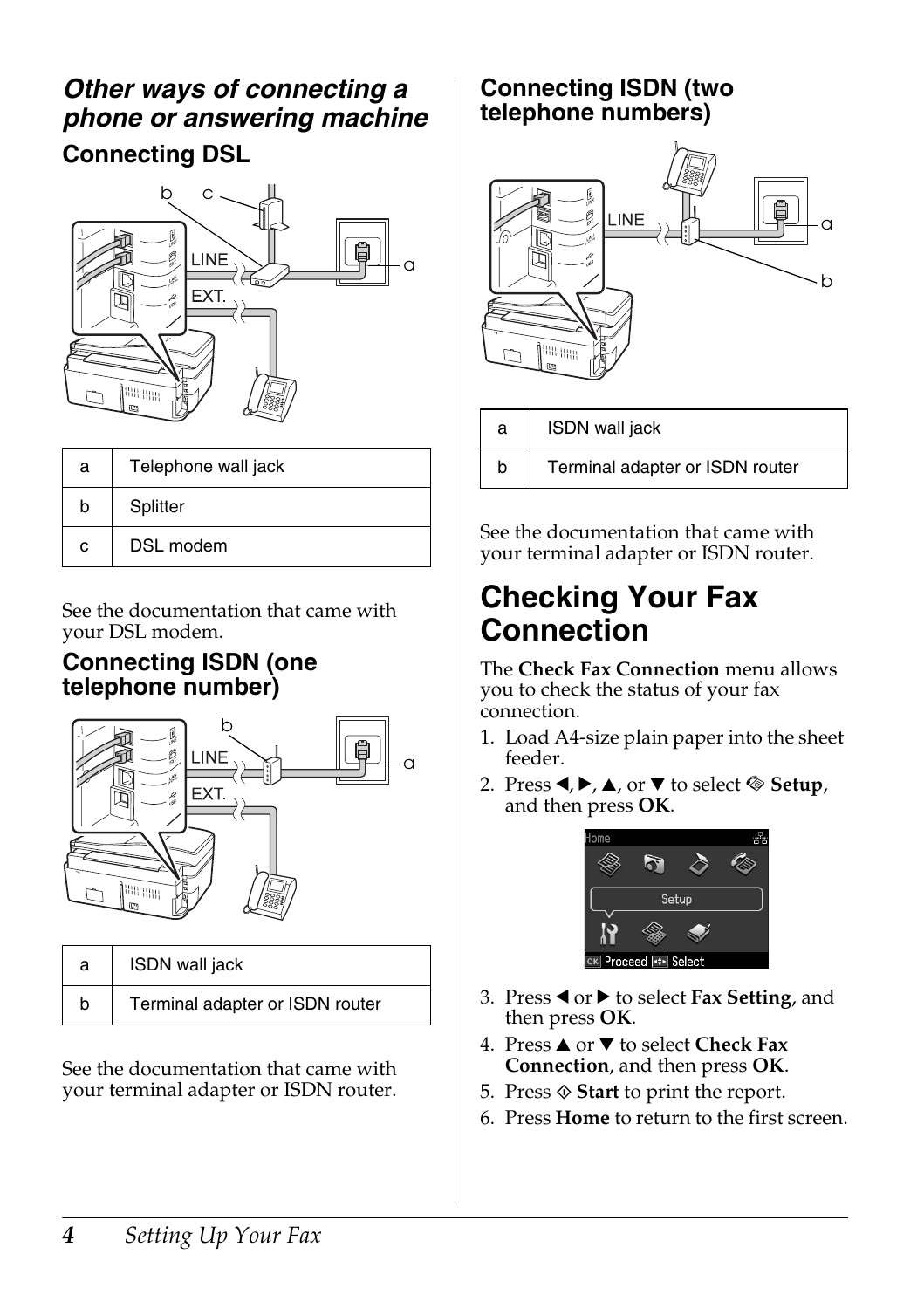# **Setting Up Your Fax Features**

Before sending or receiving faxes, you may want to create a fax header, select your fax preferences, and set up a speed dial/group dial list of frequently used fax numbers.

## *Checking your selected region*

Before using the product, you need to select the region where you are using the product.

1. Press  $\blacktriangle$ ,  $\blacktriangleright$ ,  $\blacktriangle$ , or  $\nabla$  to select  $\aleph$  Setup, and then press **OK**.



2. Press < or  $\triangleright$  to select **Printer Setup** and then press **OK**.



- 3. Press **▲** or ▼ to select **Country/Region**, and then press **OK**.
- 4. If you need to change the region, use  $\blacktriangle$  or  $\nabla$  to select your region.
- 5. Press **OK**. An information screen is displayed.
- 6. Select **Yes** to change the region, and then press **OK**.

**Note:**

- ❏ To cancel changing the region, select **No** and then press **OK**.
- ❏ When you change the region, the fax settings are restored to their defaults.
- 7. Press **Home** to return to the first screen.

## *Setting up Automatic Fax Reception*

When an answering machine is connected, make sure the answer time for the answering machine and the product are set correctly. If your answering machine is set to pick up on the fourth ring, you should set the product to pick up on the fifth ring or later.

#### **Note:**

**Rings to Answer** may be unavailable or the range of values may differ depending on the region.

- 1. Press **I**, ►, ▲, or ▼ to select **N** Setup and then press **OK**.
- 2. Press  $\triangleleft$  or  $\triangleright$  to select **Fax Setting**, and then press **OK**.
- 3. Press **▲** or ▼ to select **Communication**, then press **OK**.
- 4. Press **▲** or ▼ to select **Rings to Answer**, then press  $\blacktriangleright$ .
- 5. Press  $\triangle$  or  $\nabla$  to select the number of rings, then press **OK**. Select more than the number of rings needed for the answering machine to pick up.
- 6. See your telephone's documentation for the setup method.
- 7. Press [**Auto Answer/Space**], and turn on Auto Answer mode.
- 8. Press **OK**.
- 9. Press **Home** [to return to the first scr](#page-12-1)een.

When you receive a call, if the other party is a fax and you pick up the phone or the answering machine answers, the product automatically begins receiving the transmission. If the other party is a caller, the phone can be used as normal or a message can be left on the answering machine.

#### **Note:**

When Auto Answer mode is set to Off, you can receive the fax manually by lifting the handset. (→ "Receiving faxes manually" on page 13)

English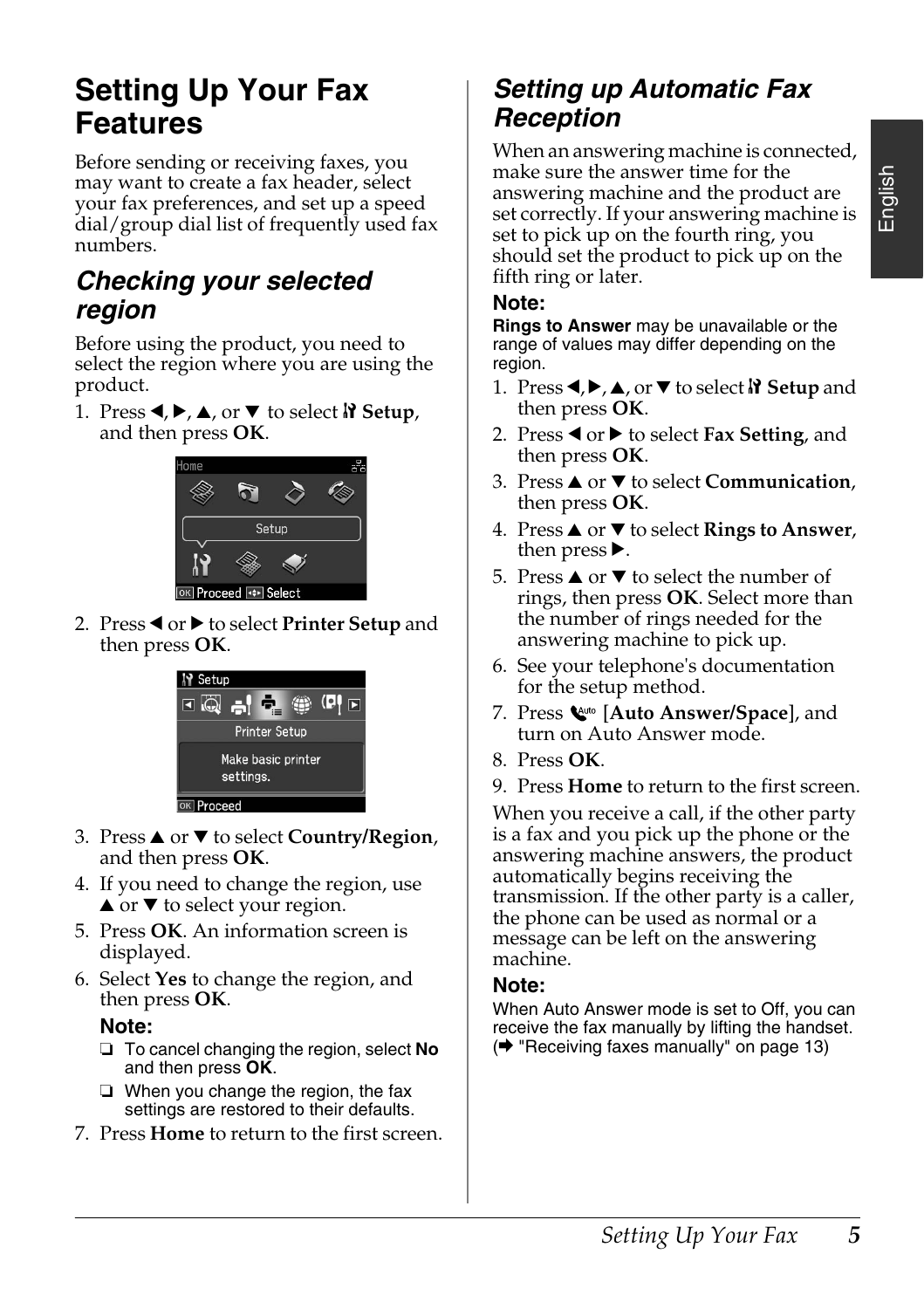## <span id="page-5-0"></span>*Using control panel buttons in fax mode*

Use the following guidelines to enter numbers and characters.

❏ To move the cursor, add a space, or delete a character

| I. Þ                                                 | Moves the<br>cursor to the left<br>or right.                                |
|------------------------------------------------------|-----------------------------------------------------------------------------|
| <b>W</b> <sup>to</sup> [Auto Answer/<br><b>Space</b> | Inserts a space<br>or moves the<br>cursor one<br>character to the<br>right. |
| ા Speed<br>Dial/Group<br>Dial/Backspace]             | Deletes a<br>character or<br>moves the<br>cursor one<br>space to the left.  |

- ❏ To enter a fax number, use the numeric keypad. Press **[Redial/Pause]** to insert a pause symbol (-) when a brief pause is required during dialing. Use the  $\#$  button to type the  $+$  symbol when entering a phone number in international dialing format.
- ❏ To enter characters, press a keypad number repeatedly to switch between uppercase, lowercase, or numbers. Press 1 symb to enter these characters: ! # % & ' ( ) \* + , - . / : ; = ? @ \_ ~

# *Creating header information*

Before sending or receiving faxes, you can create a fax header by adding information such as a phone number or name.

1. Press  $\blacktriangle$ ,  $\blacktriangleright$ ,  $\blacktriangle$ , or  $\nabla$  to select  $\aleph$  **Setup** and then press **OK**.



2. Press ◀ or ▶ to select **Fax Setting**, and then press **OK**.



- 3. Press **▲** or ▼ to select **Header**, and then press **OK**.
- 4. Select **Fax Header**, then press **OK**[. You](#page-5-0)  [see the header information input](#page-5-0)  [screen.](#page-5-0)



- 5. Use the numeric keypad with other buttons on the control panel to enter the header information  $(\rightarrow$  "Using" control panel buttons in fax mode" on page 6). You can enter up to 40 characters.
- 6. Press **OK**. You return to **Fax Header**.
- 7. Press ▼ once to select **Your Phone Number**[, and then press](#page-5-0) **OK**. You see the phone number input screen.



8. Use the numeric keypad with other buttons on the control panel to enter your phone number  $(\bigstar$  "Using control" panel buttons in fax mode" on page 6). You can enter up to 20 digits.

#### **Note:**

When entering your phone number, the "\*" and **©**/**<u>■</u> [Redial/Pause]** buttons do not work, and the "#" button functions as a "+" (international phone calls) button.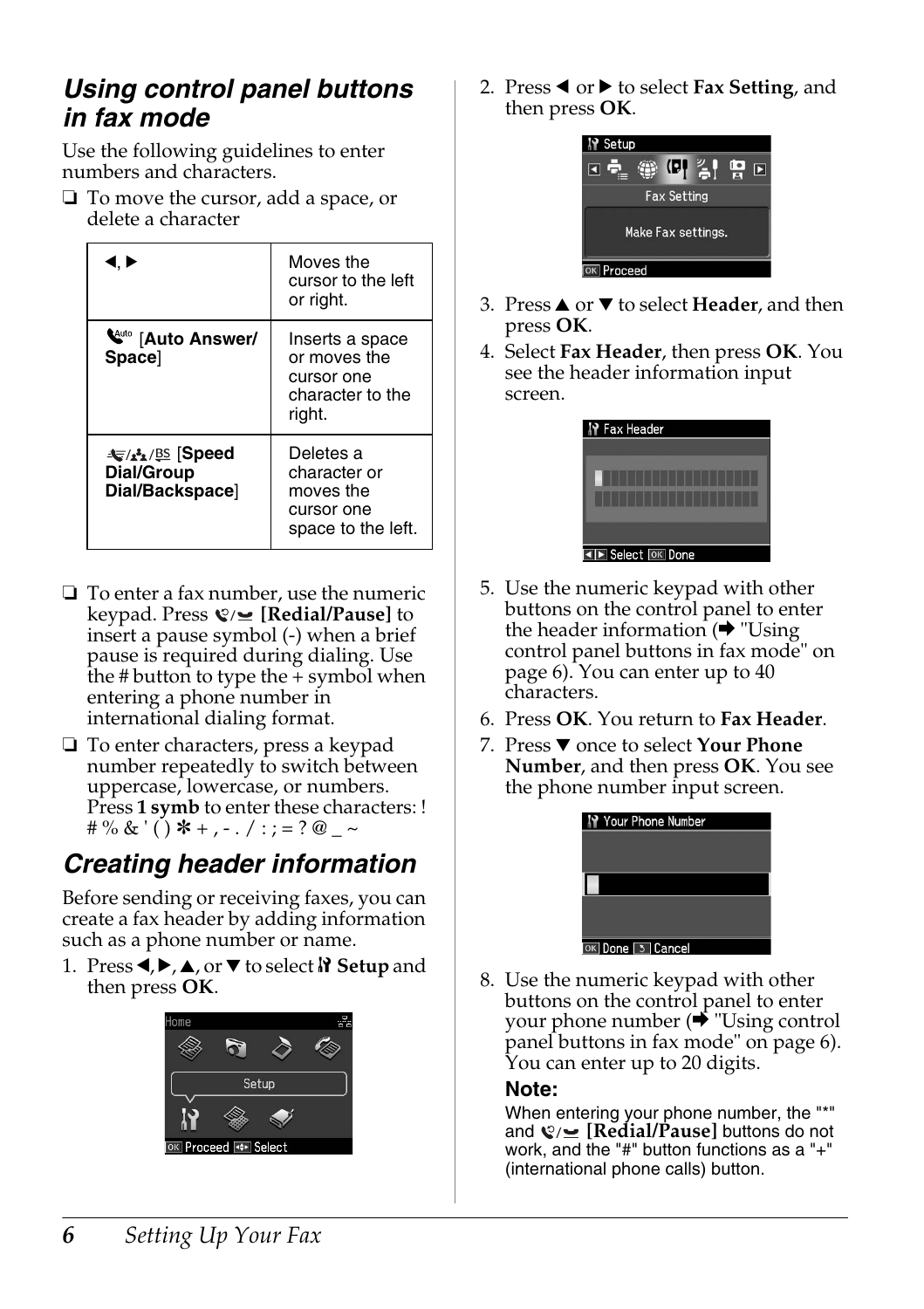9. Press **OK**. You return to **Your Phone Number**.

10.Press **Home** to return to the first screen.

### **Setting up date and time**

If you have not yet set the date or time, or if the clock is wrong, you can adjust it using the Printer Setup menu.

- 1. Press  $\blacktriangle$ ,  $\blacktriangleright$ ,  $\blacktriangle$ , or  $\nabla$  to select  $\aleph$  Setup, and then press **OK**.
- 2. Press < or  $\blacktriangleright$  to select **Printer Setup** and then press **OK**.



3. Press **▲** or ▼ to select **Date/Time**, and then press **OK**.



- 4. Use  $\blacktriangle$  or  $\nabla$  to select the type of date display, and then press  $\blacktriangleright$ .
- 5. Use the numeric keypad to change the date.
- 6. Use  $\triangle$  or  $\nabla$  to select a 12-hour or 24-hour display, and then press  $\blacktriangleright$ .
- 7. Use the numeric keypad to change the time.
- 8. If you selected 12h, use  $\blacktriangle$  or  $\nabla$  to select AM or PM.
- 9. Press **OK**. You return to **Date/Time**. **Note:**

To select daylight saving time, set **Daylight Saving Time** to **On**.

10.Press **Home** to return to the first screen.

## *Setting up your speed dial list*

You can create a speed dial list of up to 60 fax numbers so you can quickly select them for faxing. You can also add names to identify the recipients and print the speed dial list.

# English

# **Creating a new speed dial list**

- 1. Press **I**, ►, ▲, or ▼ to select **N** Setup and then press **OK**.
- 2. Press < or  $\blacktriangleright$  to select **Fax Setting**, and then press **OK**.



- 3. Press **OK** to select **Speed Dial Setup**.
- 4. Select **Create**, then press **OK**. You see the available speed dial entry numbers.



- 5. Select or type the speed dial entry nu[mber that you want to register. You](#page-5-0)  [can register up to](#page-5-0) 60 entries.
- 6. Press **OK**.
- 7. Use the numeric keypad with other buttons on the control panel to enter a phone number  $(\rightarrow$  "Using control panel buttons in fax mode" on page 6). You can enter up to 64 digits.
- 8. Press **OK**.
- 9. Use the numeric keypad with the other buttons on the control panel to enter a name to identify the speed dial entry  $\rightarrow$  "Using control panel buttons in fax mode" on page 6). You can enter up to 30 characters.
- 10.Press **OK**. You return to **Create**.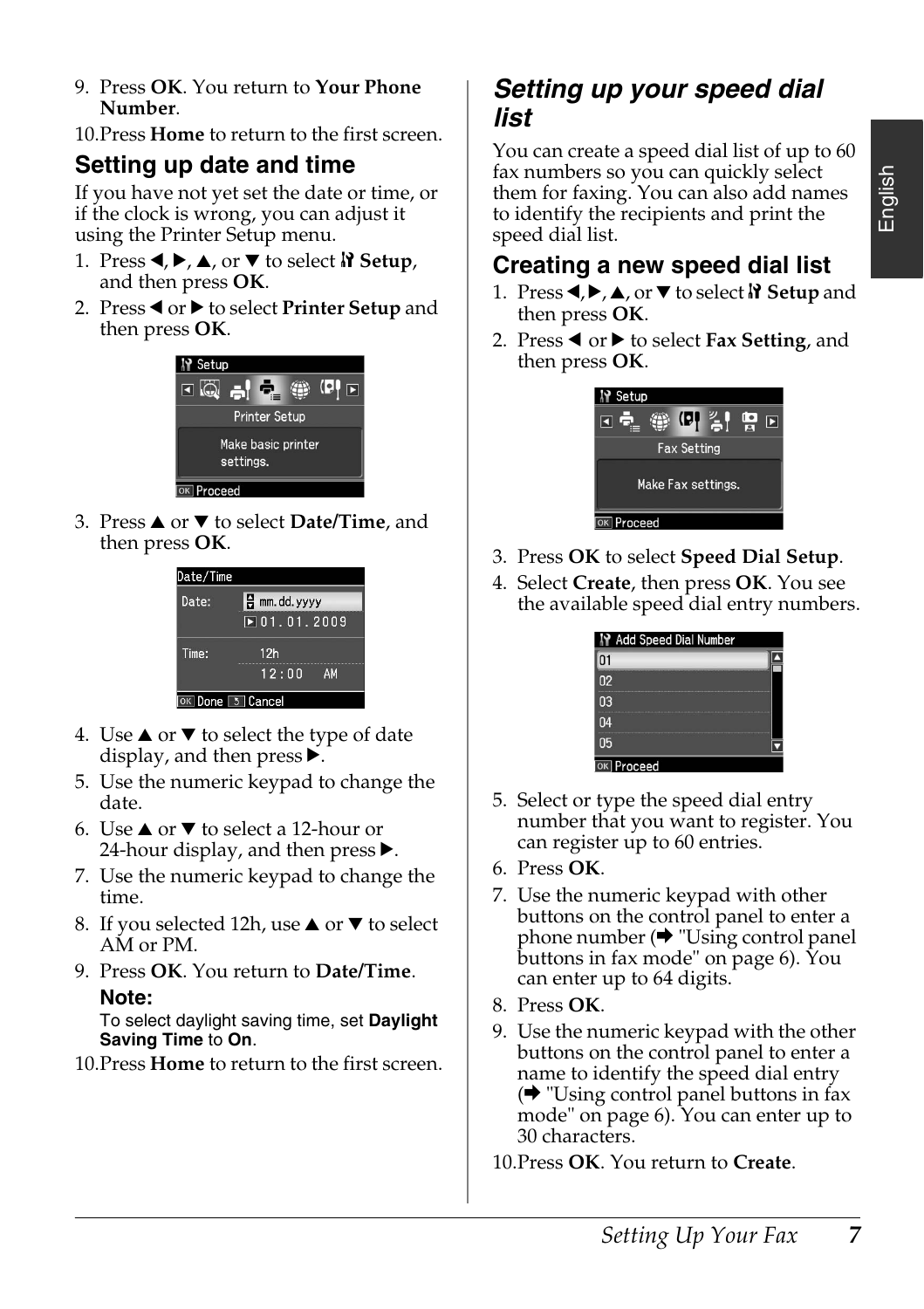11.If you want to add another speed dial entry, press **OK** and repeat steps 5 through 10.

12.Press **Home** to return to the first screen.

#### **Editing a speed dial entry**

1. Select **Edit** from the Speed Dial Setup menu, then press **OK**. You see the registered speed dial entry numbers.



- [2. Select o](#page-5-0)r type the speed dial entry number that you want to edit, then press **OK**.
- 3. Use the numeric keypad with other buttons on the control panel to edit the phone number  $(\rightarrow$  "Using control panel buttons in fax mode" on page 6).
- 4. Press **OK**.
- 5. Use the numeric keypad with the other buttons on the control panel to edit the name for the speed dial  $(\rightarrow$  "Using" control panel buttons in fax mode" on page 6).
- 6. Press **OK**. You return to **Edit**.
- 7. Press **Home** to return to the first screen.

#### **Deleting a speed dial entry**

1. Select **Delete** from the Speed Dial Setup menu, then press **OK**. You see the registered speed dial entry numbers.

| <b>N</b> Delete Speed Dial |
|----------------------------|
| <b>01 XXX</b>              |
| $02$ XXX                   |
| 03 XXX                     |
| <b>04 XXX</b>              |
| 05 XXX                     |
| ncoor                      |

2. Select or type the speed dial entry number that you want to delete, then press **OK**.

3. You see a confirmation message. Select **Yes** to delete the entry, and then press **OK**.

#### **Note:**

To cancel deleting the entry, select **No** and then press **OK**.

4. Press **Home** to return to the first screen.

# *Setting up your group dial list*

The group dial list allows you to easily send the same fax message to many fax numbers.

Before creating a group dial entry, you need to register a fax number as a speed dial entry. You can register up to 60 entries combined with speed dial entries and group dial entries.

#### **Creating a new group dial list**

- 1. Press  $\blacktriangle$ ,  $\blacktriangleright$ ,  $\blacktriangle$ , or  $\nabla$  to select  $\aleph$  **Setup** and then press **OK**.
- 2. Press ◀ or ▶ to select **Fax Setting**, and then press **OK**.
- 3. Press ▼ to select **Group Dial Setup**, and then press **OK**.
- 4. Select **Create**, and then press **OK**. You see the available group dial entry numbers.



- 5. Select or type the group dial entry number that you want to register.
- 6. Press **OK**. The screen displays **Enter Name**.
- 7. Press the keys on the numeric keypad to enter a name for the group dial entry (up to 30 characters). Use the number keys to enter letters from A to Z (in upper case or lower case), numbers 0 to 9, and various symbols.
- 8. Press **OK**.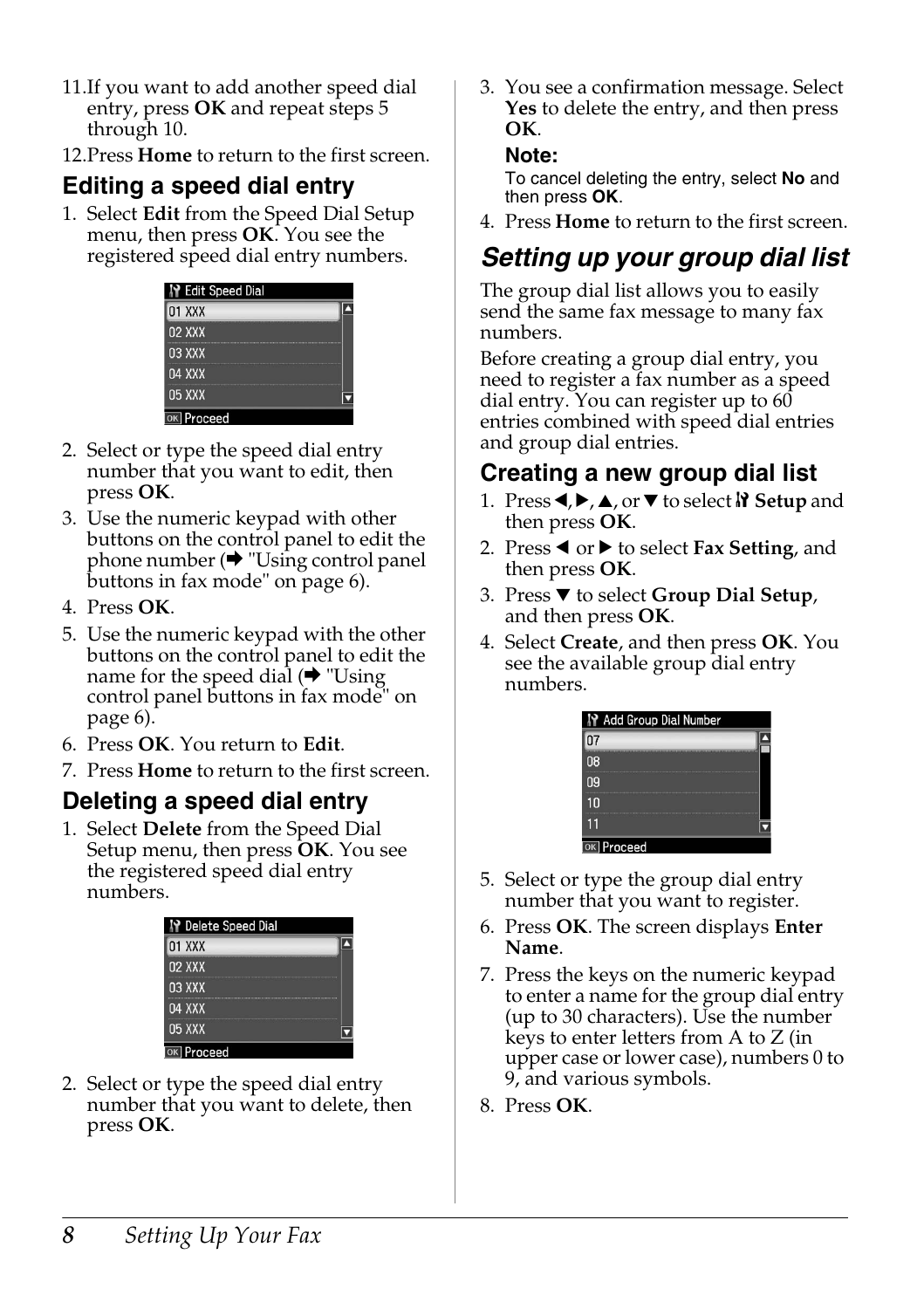9. Press  $\triangle$  or  $\nabla$  to select the speed dial entry number that you want to register in the group dial list.

| <b>P</b> Select Speed Dial |  |
|----------------------------|--|
| 01 XXX                     |  |
| <b>02 XXX</b>              |  |
| 03 XXX                     |  |
| 04 XXX                     |  |
| 05 XXX                     |  |
| Oone I D Select/Cancel     |  |

10. Press  $\blacktriangleright$  to add the speed dial entry to the group dial.

#### **Note:**

Press  $\triangleleft$  to cancel adding the speed dial entry that you selected.

- 11.Repeat step 9 to 10 to add other speed dial entries to the group dial list. You can register up to 30 speed dial entries in a group dial.
- 12.Press **OK** to finish creating a group dial list.
- 13.Press **Home** to return to the first screen.

# **Editing a group dial entry**

- 1. Select **Edit** from the Group Dial Setup menu, and then press **OK**. You see the available group dial entry numbers.
- 2. Select or type the group dial entry number that you want to edit.
- 3. Repeat steps 6 through 13 in the previous section to edit the group dial list.

## **Deleting a group dial entry**

- 1. Select **Delete** from the Group Dial Setup menu, and then press **OK**. You see the available group dial entry numbers.
- 2. Select or type the group dial entry number that you want to delete, and then press **OK**.
- 3. You see the confirmation message. Select **Yes** to delete the entry, and then press **OK**.

#### **Note:**

To cancel deleting the entry, select **No** and then press **OK**.

4. Press **Home** to return to the first screen.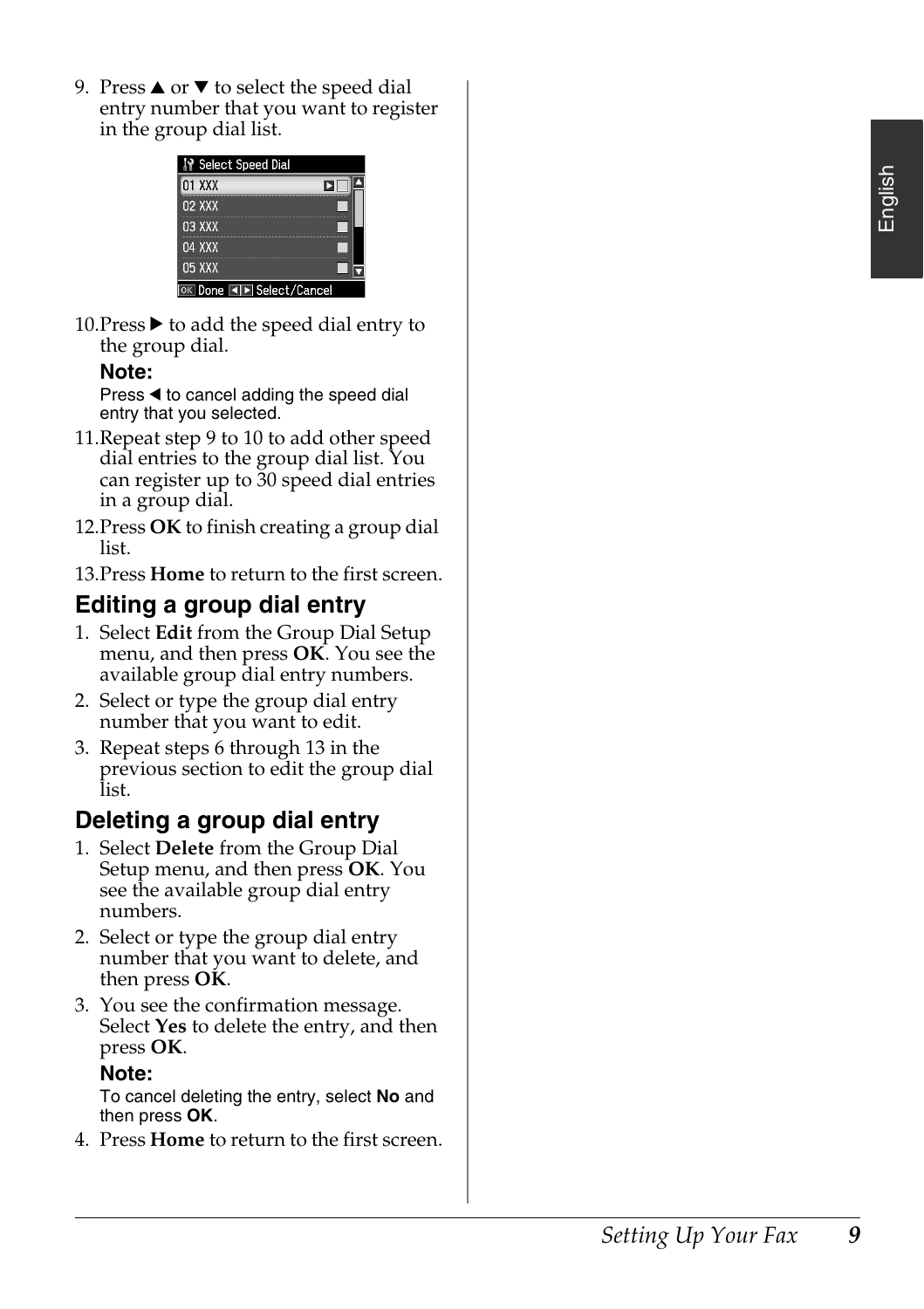# <span id="page-9-1"></span><span id="page-9-0"></span>**Faxing Photos or Documents**

# **H[andling Originals](#page-12-0)**

[When fa](#page-12-0)xing, you can select the automatic document feeder or the document table. See "Placing Originals" in the *Basic Operation Guide*.

# **Handling Paper**

<span id="page-9-2"></span>Before receiving faxes, make sure you load A4-size plain paper into the sheet feeder. See "Loading Paper" in the *Basic Operation Guide*. Also, make sure the Auto Reduction setting is set to **On** (→ "Selecting Send/Receive Settings" on page 13).

#### **Note:**

<span id="page-9-3"></span>If the incoming fax pages are larger than A4-size, the fax size is reduced to fit or printed on multiple pages, depending on the Auto Reduction setting you select.

# **Sending Faxes**

Before sending a fax, place your original in the automatic document feeder or on the document table. Then send your fax by entering a fax number, redialing the previous fax number, or selecting an entry from your speed dial list.

### *Entering or redialing a fax number*

1. Press **Home** to select  $\otimes$  **Fax**, and then press **OK**.

#### **Note:**

If you place your original in the automatic document feeder, the **ADF** icon is displayed.



2. Use the keys on the numeric keypad to enter the fax number. You can enter up to a maximum of 64 digits.



If you want to redial the last fax number you used, press [**Redial/Pause**] instead of entering [a fax number. The last](#page-11-0)  [fax number](#page-11-0) is displayed on the LCD screen.

#### **Note:**

- ❏ If you want to change Color Mode, press **A** or ▼ to select **Color** or **B&W**.
- ❏ If you want to change resolution or contrast, press  $\equiv$  Menu, and then you see **Fax Send Settings** and press **OK**. Press  $\triangle$  or  $\nabla$  to select the item that you want to change, and then press  $\blacktriangleright$ . You can set or change these settings.
- ❏ You can also set the time that you want to send your fax ( $\blacklozenge$  "Transmission timer" on page 12)
- 3. Press **OK**. You see the sending information screen.
- 4. Press  $\Diamond$  **Start**.

#### **Note:**

- ❏ Color faxes cannot be stored in memory, so the printer dials the fax number and faxes your document in real time.
- ❏ If the recipient's fax machine prints only in black and white, your fax data is automatically sent in black and white even if you select **Color** or **B&W**.
- ❏ If you need to cancel faxing at any time, press  $\otimes$  **Stop/Clear.**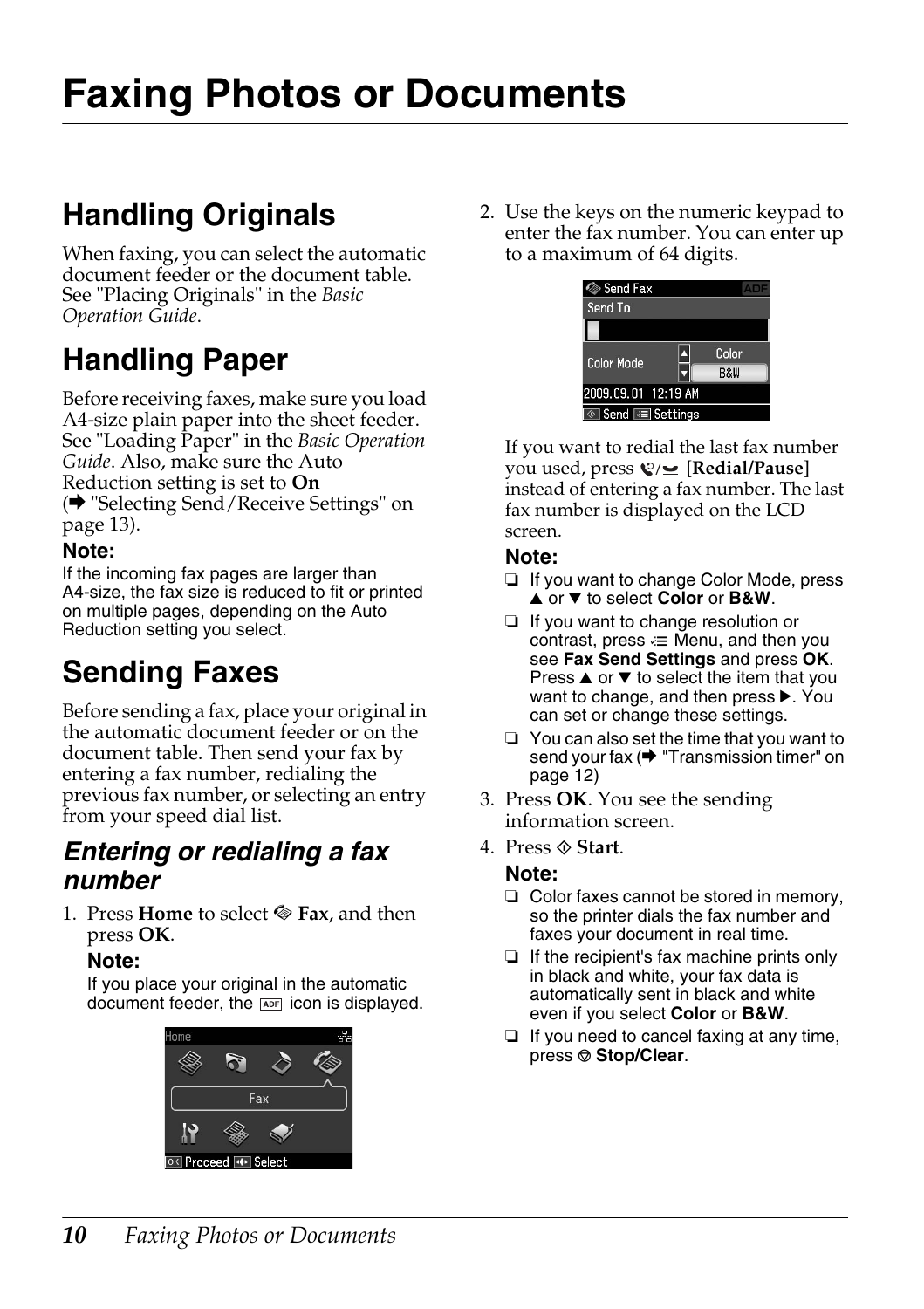5. If you use the document table, you see this screen after your original is scanned.



If you need to fax another page, press  $\triangle$  or  $\nabla$  to select **Yes**, open the document cover, remove your first original, place your next original, and close the document cover. Then press **OK** to fax the next page. Repeat these steps to fax any other pages.

If you do not need to fax another page, press **▲** or ▼ to select **No**.

#### **Note:**

- ❏ If the fax number is busy or there is some other connection problem, you see a redialing information screen and the product redials the number after one minute. Wait for the redial, or press  $\mathcal{Q}$  [**Redial/Pause**] during the redial countdown to redial immediately.
- ❏ Documents scanned up to this point will be transmitted after 20 seconds.

## *Speed dialing/Group dialing fax numbers*

1. Press **Home** to select  $\otimes$  **Fax**, and then press **OK**.



- 2. Press  $\sqrt{\frac{A}{2}}$ /BS [Speed Dial/Group **Dial/Backspace**] to select **Speed Dial List** or **Group Dial List**.
- 3. Press  $\triangle$  or  $\nabla$  to select entry number that you want to send, then press **OK**. Press **OK**. You see the sending information screen.
- 4. Repeat steps 4 to 5 in the previous section to fax.

#### **Note:**

If you use group dial list, only B&W is available.

# *Broadcast sending*

Broadcast allows you to easily send the same fax message to many fax numbers using speed dial/group dial, or by entering a phone number. You can send up to 30 phone numbers.

- 1. Press **Home** to select  $\otimes$  **Fax**, and then press **OK**.
- 2. Press  $\equiv$  **Menu**.
- 3. Press  $\blacktriangleright$  to select **Broadcast Fax**, and then press **OK**. If you do not need to enter the phone number directly, go to Step 6.
- 4. Press  $\blacktriangleright$  to add phone numbers using the numeric keypad.
- 5. Press **OK**. If you want to add another phone number, press  $\nabla$  and then repeat steps 4 to 5.
- 6. Press [**Speed Dial/Group Dial/Backspace**] to select the Speed Dial List menu. If you do not need to use speed dial, go to Step 8.
- 7. Press  $\triangle$  or  $\nabla$  to select an entry number, and then press  $\blacktriangleright$  to add phone numbers. You see this screen. Repeat these steps to add another entry.

To cancel adding the entry, press  $\triangleleft$ .

#### **Note:**

Speed Dial List 01 XXX ┍ 02 XXX  $\overline{\mathbf{v}}$ 03 XXX П 04 XXX O 05 XXX OK Proceed

- 8. Press  $\leq$   $\mathbf{A}$   $\leq$   $\mathbf{S}$  [Speed Dial/Group **Dial/Backspace**] to select the Group Dial List menu. If you do not need to use group dial, go to Step 10.
- 9. Press  $\triangle$  or  $\nabla$  to select an entry number, and then press  $\blacktriangleright$  to add phone numbers. You see this screen. Repeat these steps to add another entry.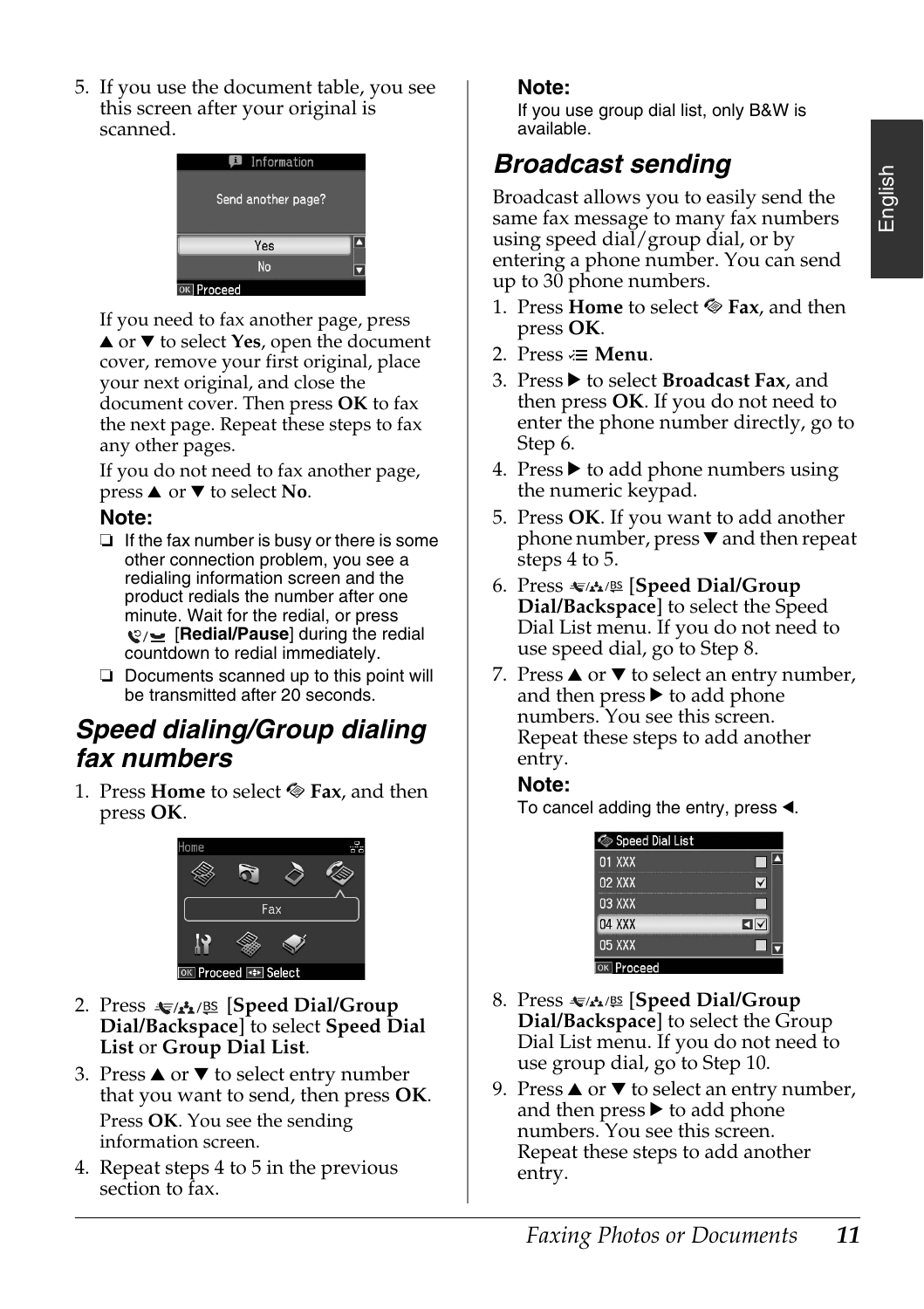#### **Note:**

To cancel adding an entry, press  $\triangleleft$ .



10.Press **OK**. You see a confirmation message. If you want to change the entry number, press 3 Back and repeat [steps 4 to 10.](#page-9-3)

| ⊗ Broadcast Fax                     |  |
|-------------------------------------|--|
| Send To                             |  |
| 6 fax number(s) entered             |  |
| <b>Color Mode</b><br><b>B&amp;W</b> |  |
| 2009.09.01 12:23 AM                 |  |
| ® Send ⊠≣ Settings                  |  |

#### <span id="page-11-0"></span>**Note:**

You cannot change the color [mode when](#page-9-3)  [using Broadcast sending.](#page-9-3)

11.Carry out steps 4 to 5 from "Entering or redialing a fax number" on page 10.

#### **Note:**

If you use broadcast sending, only B&W is available.

# *Transmission timer*

You can specify at what time you want to send your fax.

- 1. Carry out steps 1 to 2 from Entering or redialing a fax number  $(\bigstar$  "Entering or redialing a fax number" on page 10). You can also use speed dial or group dial lists to select fax numbers.
- 2. Press  $\equiv$  **Menu** to display **Fax Send Settings**, and then press **OK**.
- 3. Press **▲** or ▼ to select **Delayed Fax** and then press $\blacktriangleright$ .
- 4. Press **▲** or ▼ to select **On**.
- 5. Set the time that you want to send the fax, and then press **OK**.

6. You return to **Delayed Fax**, and then press **OK**.



7. Press  $\Diamond$  **Start** to reserve Fax.

Once it has been scanned, the fax is transmitted at the time you specified.

#### **Note:**

If you need to cancel faxing at the time you specified, press  $\otimes$  **Stop/Clear**.

# *Sending faxes from the connected phone*

If your phone is connected to the product, you can send fax data after the connection is made.

- 1. Place your original in the automatic document feeder or on the document table.
- 2. Di[al a number from the phone](#page-9-3)  [connected](#page-9-3) to the printer. You see this screen.



- 3. Select **Send**, then press **OK**.
- 4. Follow steps 4 to 5 from Sending a Fax  $\leftrightarrow$  "Entering or redialing a fax number" on page 10).
- 5. Put the phone down on the hook. **Note:**

If you need to cancel faxing at any time, press  $\otimes$  **Stop/Clear.**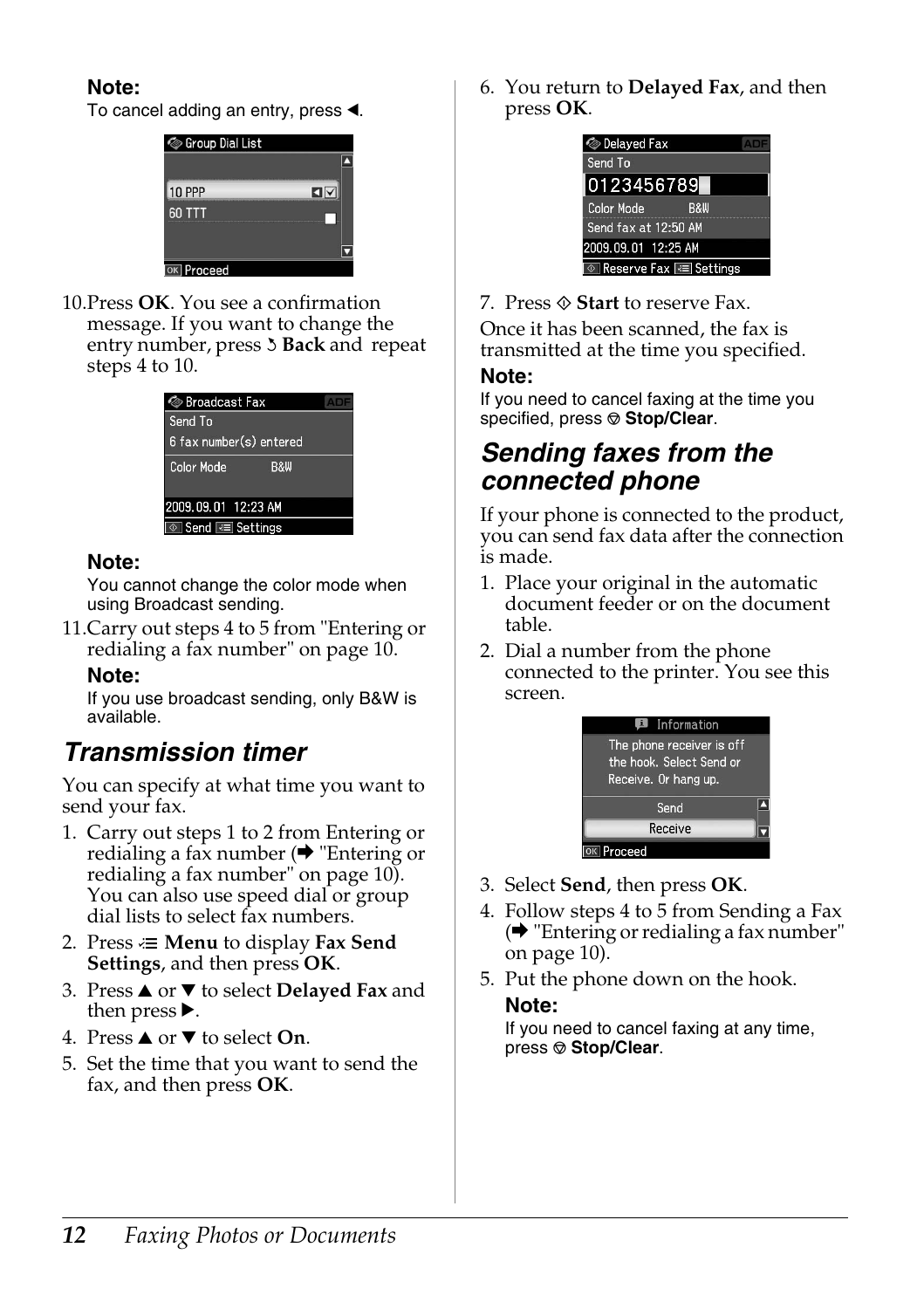# English

# **Receiving Faxes**

There are three ways to receive faxes.

# *Receiving faxes automatically*

The product automatically receives and prints faxes in Auto Answer mode.

- 1. Load A4-size plain paper into the sheet feeder.
- 2. Press [**Auto Answer/Space**], and turn on the Auto Answer mode.

# <span id="page-12-1"></span>*Receiving faxes manually*

If your phone is connected to the product, and Auto Answer mode has been set to Off, you can receive fax data after the connection is made.

- 1. Load A4-size plain paper into the sheet feeder.
- 2. When the telephone rings, lift the phone connected to the printer. You see this screen.



- 3. Select **Receive**, then press **OK**.
- 4. Press  $\otimes$  **Start** to receive the fax, and then put the phone back on the hook.
- 5. Press **OK** to print your faxes.

# *Receiving faxes from fax information service (Poll to Receive)*

This function is used to gather information stored on another party's fax machine to your product.

- 1. Load A4-size plain paper into the sheet feeder.
- 2. Press **Home** to select  $\otimes$  **Fax**, and then press **OK**.
- 3. Press **≥ Menu**. You see **Fax Send Settings**.

4. Press  $\blacktriangleright$  twice to select **Poll to Receive**, and then press **OK**.



- 5. Enter the other party's fax number. You can also use **Speed Dial** or **Redial** to enter fax numbers.
- <span id="page-12-2"></span>6. Press x **Start** to start the transmission.

# <span id="page-12-0"></span>**Selecting Send/Receive Settings**

#### **Note:**

Specifications vary depending on the region and the values displayed on the screen may differ from the following list.

| <b>Setting and</b><br><b>Options</b> | <b>Description</b>                                                                                                                                      |
|--------------------------------------|---------------------------------------------------------------------------------------------------------------------------------------------------------|
| Resolution                           | <b>Standard, Fine, Photo</b>                                                                                                                            |
|                                      | Sets the resolution when<br>reading documents.                                                                                                          |
| Contrast                             | $+4$ to $-4$                                                                                                                                            |
|                                      | Sets the contrast when<br>reading documents.                                                                                                            |
| Auto<br><b>Reduction</b>             | On, Off                                                                                                                                                 |
|                                      | Indicates whether large<br>received faxes are<br>reduced in size to fit on<br>A4-size paper or printed<br>at their original size on<br>multiple sheets. |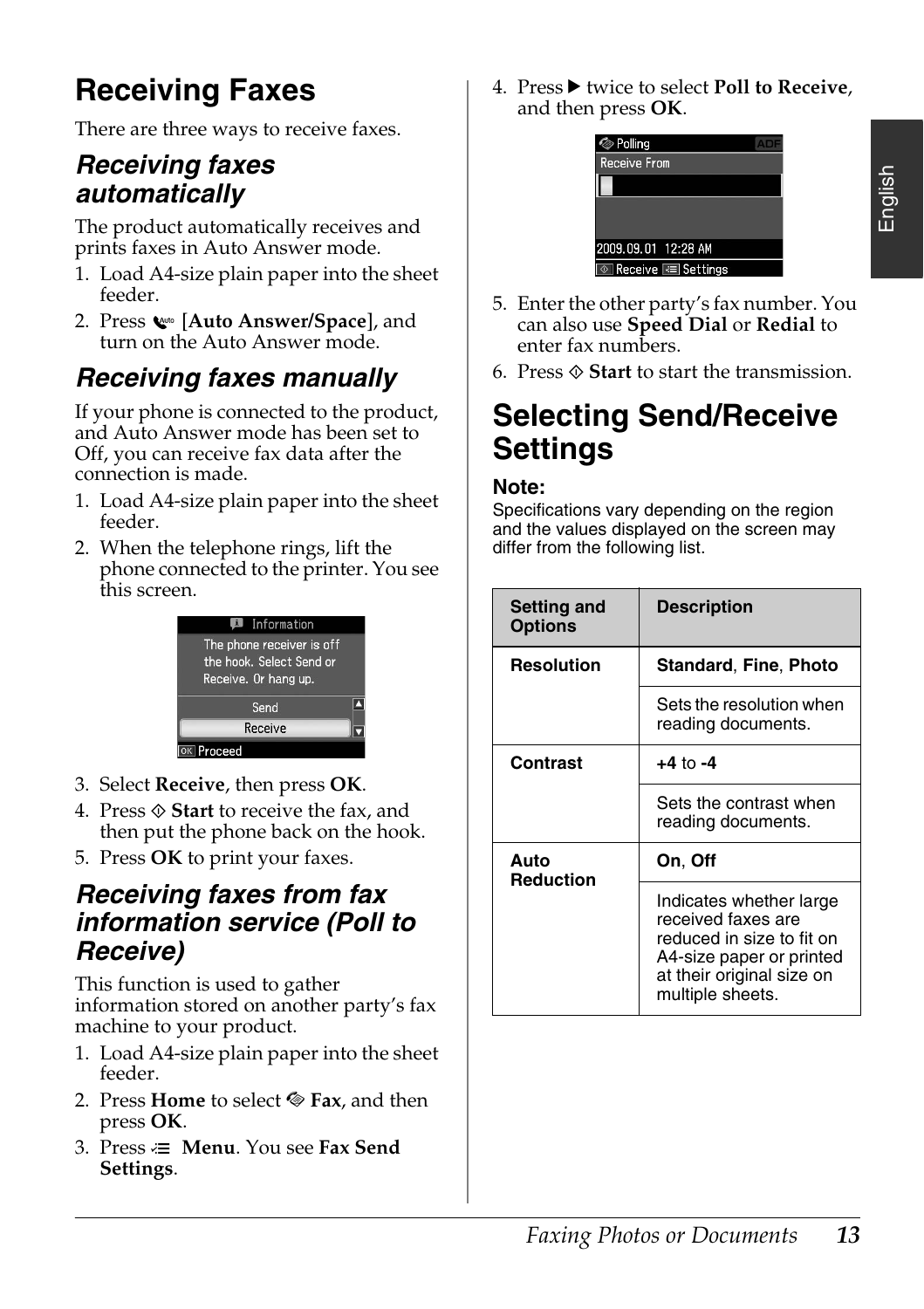| <b>Setting and</b><br><b>Options</b>  | <b>Description</b>                                                                                                                                                                                                                                                         |
|---------------------------------------|----------------------------------------------------------------------------------------------------------------------------------------------------------------------------------------------------------------------------------------------------------------------------|
| Last<br><b>Transmission</b><br>Report | Off, On Error, On Send                                                                                                                                                                                                                                                     |
|                                       | Indicates whether or<br>when the product prints<br>a report for outgoing<br>faxes. Select <b>Off</b> to turn<br>off report printing, select<br>On Error to print reports<br>only when an error<br>occurs, or select On<br>Send to print reports for<br>every fax you send. |
| <b>Dial Mode</b>                      | Tone, Pulse<br>This setting may not be<br>displayed depending on<br>the region.                                                                                                                                                                                            |
|                                       | Indicates the type of<br>phone system to which<br>you have connected the<br>product.                                                                                                                                                                                       |
| DRD                                   | All, Single, Double,<br>Triple, Double & Triple<br>This option may be On<br>or Off depending on the<br>region.                                                                                                                                                             |
|                                       | Indicates the type of<br>answer ring pattern you<br>want to use to receive<br>faxes. You must have<br>set up your phone<br>system to use different<br>ring patterns to select an<br>option other than All (or<br>Off).                                                     |
| ECM                                   | On, Off                                                                                                                                                                                                                                                                    |
|                                       | Indicates whether you<br>use Error Correction<br>Mode to automatically<br>request retransmission<br>of fax data that is<br>received with detected<br>errors.                                                                                                               |

| <b>Setting and</b><br><b>Options</b> | <b>Description</b>                                                                                                                                                                                                                                                          |
|--------------------------------------|-----------------------------------------------------------------------------------------------------------------------------------------------------------------------------------------------------------------------------------------------------------------------------|
| V.34                                 | On, Off                                                                                                                                                                                                                                                                     |
|                                      | Indicates the speed at<br>which you transmit and<br>receive faxes.<br><b>On</b> is 33.6 Kbps and <b>Off</b><br>14.4 Kbps.                                                                                                                                                   |
| <b>Rings to</b><br>Answer            | 1, 2, 3, 4, 5, 6, 7, 8, 9<br>The default value varies<br>by region. This setting<br>may not be displayed or<br>the range of values may<br>differ depending on the<br>region.                                                                                                |
|                                      | Indicates the number of<br>rings that must occur<br>before the product<br>automatically receives a<br>fax.                                                                                                                                                                  |
| <b>Dial Tone</b>                     | On, Off                                                                                                                                                                                                                                                                     |
| <b>Detection</b>                     | When this is set to On,<br>the product dials<br>automatically when it<br>detects a dial tone.<br>It may not be able to<br>detect a dial tone when<br>a PBX (Private Branch<br>Exchange) or a TA<br>(Terminal Adapter) is<br>connected. In that case.<br>set to <b>Off</b> . |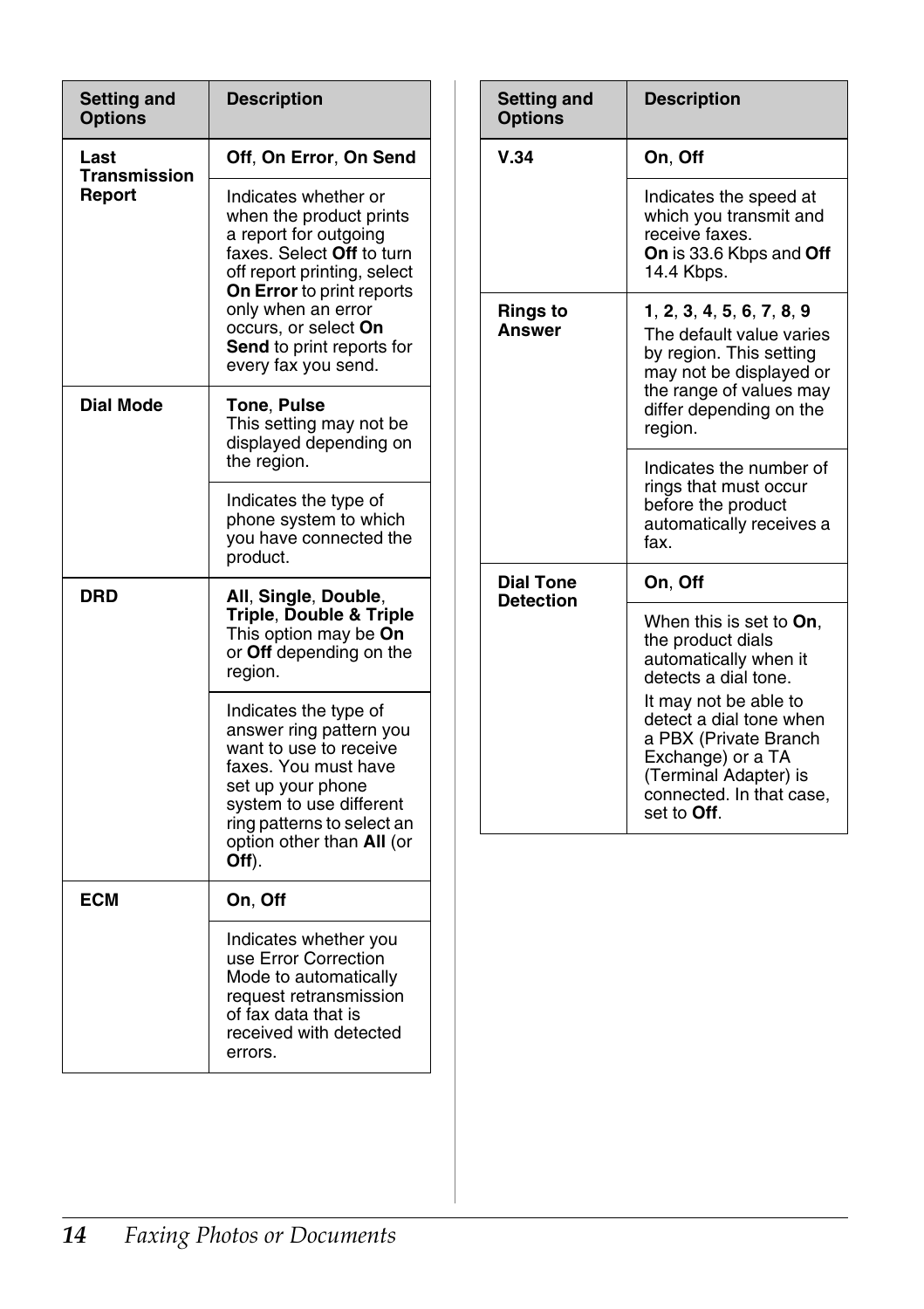# <span id="page-14-0"></span>**Printing Reports**

- 1. Load plain paper into the sheet feeder.
- 2. Press **Home** to select  $\otimes$  **Fax** and then press **OK**.
- 3. Press  $\equiv$  **Menu**.
- 4. Press < or  $\triangleright$  to select **Fax Report** and then press **OK**.



- 5. Press  $\triangle$  or  $\nabla$  to select one of these options:
	- ❏ Fax Log
	- ❏ Last Transmission
	- ❏ Speed Dial List
	- ❏ Group Dial List
	- ❏ Reprint Faxes
	- ❏ Protocol Trace
- 6. Press **OK**.
- 7. If you select anything other than **Fax Log**, go to Step 8. Press **OK** to print the Fax Log.

#### **Note:**

You can also check the Fax Log on the LCD Panel.

Press ▼ to select View, and then press OK. Press  $\blacktriangleleft$  or  $\blacktriangleright$  to flip between records.

- 8. Press  $\Diamond$  **Start** to print the report you selected.
- 9. Press **Home** to return to the first screen.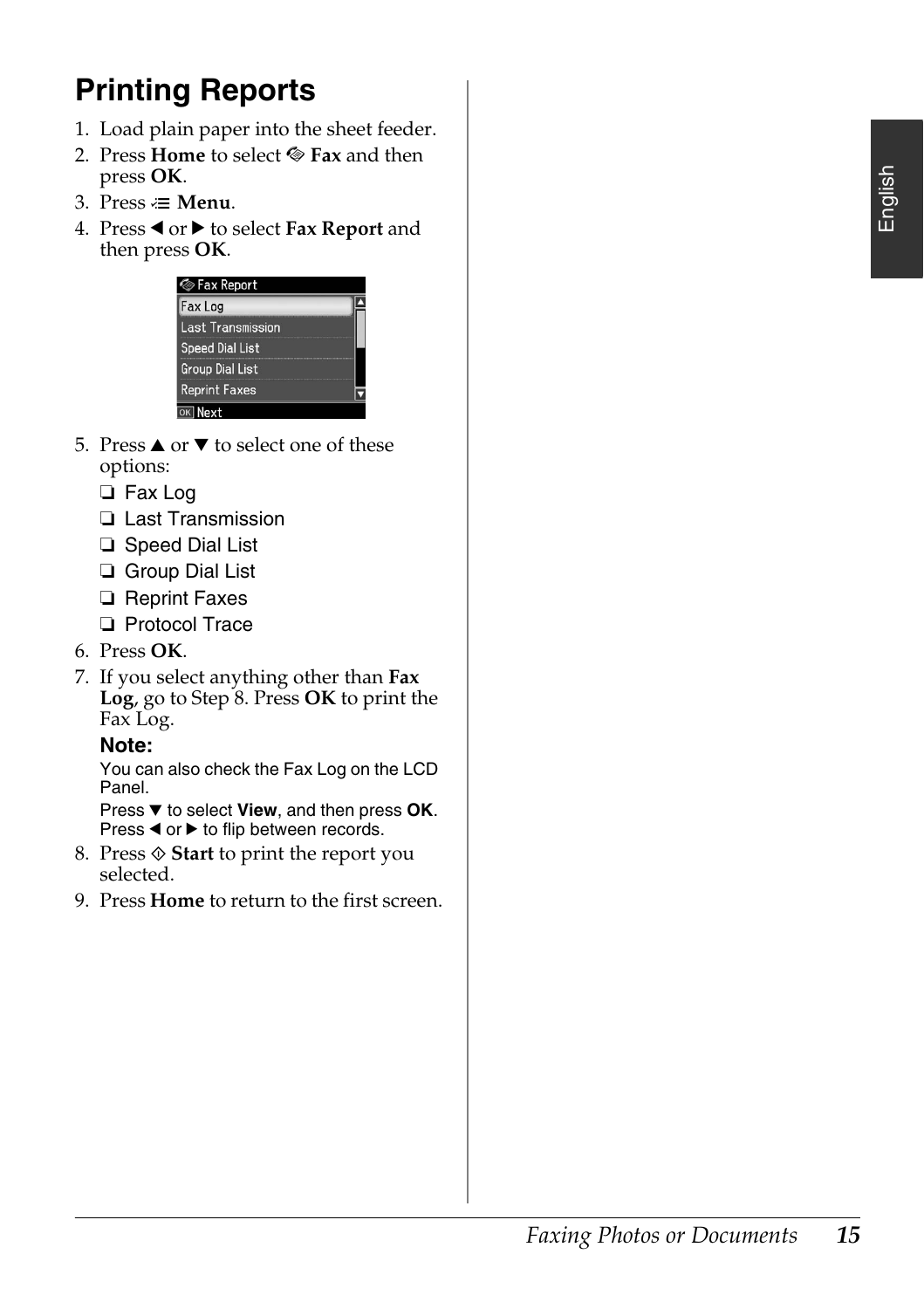# <span id="page-15-1"></span><span id="page-15-0"></span>**Solving Problems**

See your *Basic Operation Guide* or online *User's Guide* for help on using the printer with a computer.

# **[Error Messages](#page-3-0)**

<span id="page-15-2"></span>

| <b>Error Messages</b>                  | <b>Solution</b>                                                                     |
|----------------------------------------|-------------------------------------------------------------------------------------|
| No Dial Tone<br>Fax job<br>incomplete. | Make sure the phone<br>cable is connected<br>correctly and the<br>phone line works. |

Use the **Check Fax Connection** menu to check the status of your fax connection (→ "Checking Your Fax Connection" on page 4).

# **Problems and Solutions**

# *Faxing problems*

- ❏ If you have problems sending a fax, make sure the phone cable is connected correctly and verify that the phone line works by connecting a phone to it. Also make sure that your recipient's fax machine is turned on and working.
- ❏ If y[ou have problems receiving a fax,](#page-12-2)  [make sure](#page-12-2) paper is loaded correctly, the phone cable is connected correctly, and the phone line works.
- ❏ If you connected the product to a DSL phone line, you must install a DSL filter to the line or you will not be able to fax. Contact your DSL provider for the necessary filter.
- ❏ If your phone line has static or other noise problems, turn off the **V.34** setting and try faxing again (→ "Selecting Send/Receive Settings" on page 13). If problems still exist, turn off the **ECM** (Error Correction Mode) setting and try faxing again.

# *Restore default settings*

- 1. Press  $\blacktriangle$ ,  $\blacktriangleright$ ,  $\blacktriangle$ , or  $\nabla$  to select  $\aleph$  Setup, and then press **OK**.
- 2. Press < to select **Restore Default Settings**, and then press **OK**.
- 3. Press  $\triangle$  or  $\nabla$  to select one of these options:
	- ❏ Reset Fax Send/Receive Settings
	- ❏ Reset Fax Data Settings
	- ❏ Reset Network Settings
	- ❏ Reset All except Network & Fax Settings
	- ❏ Reset All Settings
- 4. Press **OK** to restore the default settings you selected.
- 5. Press **▲** to select **Yes**, and then press **OK** to restore the default settings. **Note:**

To cancel restoring the default settings, select **No** and then press **OK**.

6. Press **Home** to return to the first screen.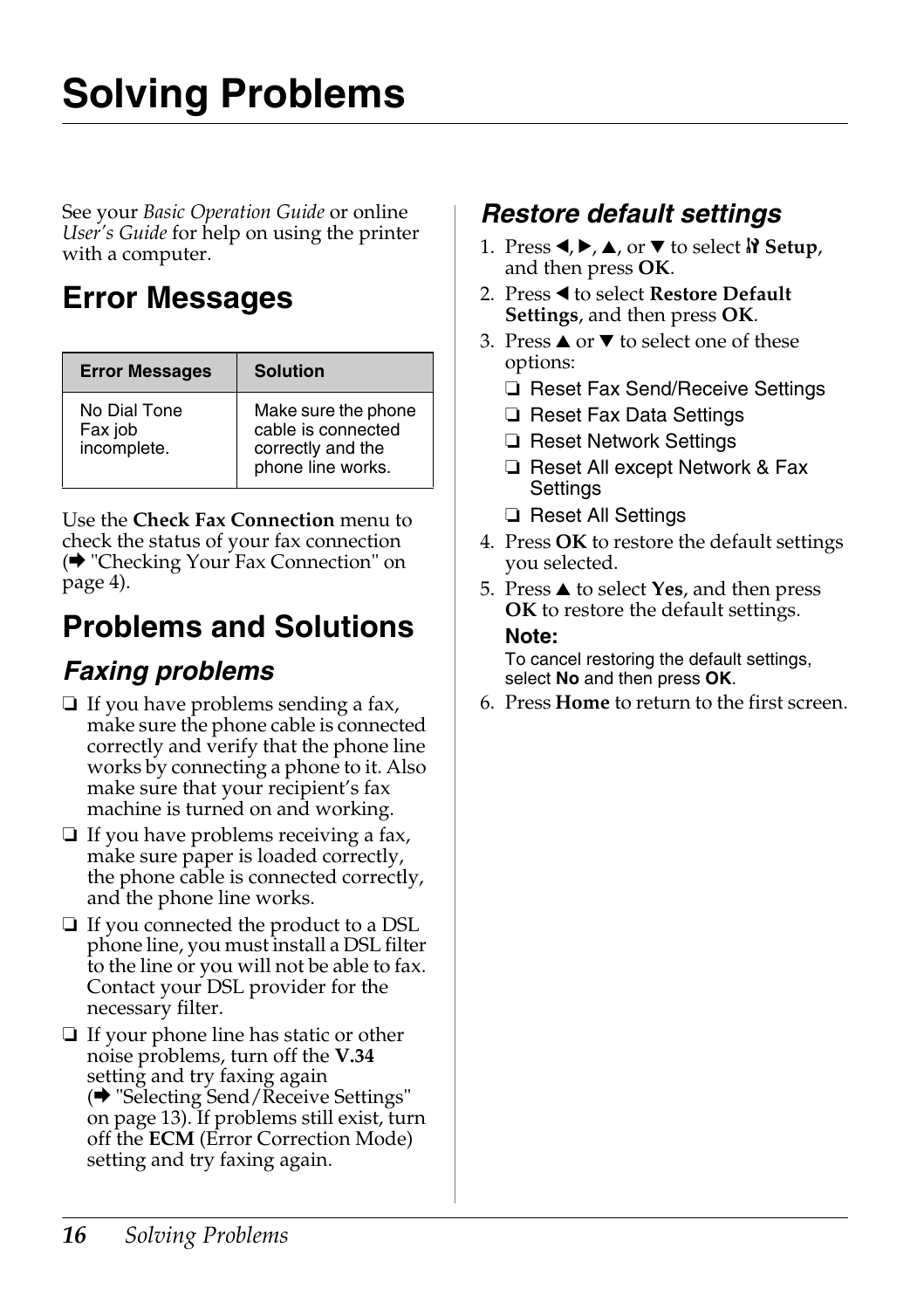# <span id="page-16-1"></span><span id="page-16-0"></span>**Important Safety Instructions**

Before using this printer, read and follow these safety instructions:

- ❏ Use only the power cord that comes with the printer. Use of another cord may cause fire or shock. Do not use the cord with any another equipment.
- ❏ Make sure the power cord meets all relevant local safety standards.
- ❏ Use only the type of power source indicated on the label.
- ❏ Place the printer near a wall outlet where the power cord can be easily unplugged.
- ❏ Do not let the power cord become damaged or frayed.
- ❏ Make sure the total ampere rating of the devices plugged into an extension cord or a wall outlet does not exceed the ampere rating limit.
- ❏ Avoid locations that are subject to rapid changes in heat or humidity, shocks or vibrations, dust, or direct sunlight.
- ❏ Do not block or cover openings in the case or insert objects through the slots.
- ❏ Place the printer on a flat, stable surface that extends beyond its base in all directions. It will not operate properly if it is tilted or at an angle. And make sure the back of the printer is at least 10 cm away from the wall for sufficient ventilation.
- ❏ Do not open the scanner unit while copying, printing, or scanning.
- ❏ Do not touch the white flat cable inside the printer.
- ❏ Do not spill liquid on the printer.
- ❏ Do not use aerosol products that contain flammable gases inside or around the printer. Doing so may cause fire.
- ❏ Except as specifically explained in your documentation, do not attempt to service the printer yourself.
- ❏ Unplug the printer and refer servicing to qualified service personnel under the following conditions: if the power cord or plug is damaged; if liquid has entered the printer; if the printer has been dropped or the case damaged; if the printer does not operate normally or exhibits a distinct change in performance.
- ❏ When storing or transporting the printer, do not tilt it, stand it on its side, or turn it upside down; otherwise ink may leak from the cartridge.
- ❏ Be careful not to trap your fingers when closing the scanner unit.
- ❏ Do not press too hard on the document table when placing the originals.
- ❏ Do not place anything except for originals in the automatic document feeder.

# *Telephone Equipment Safety Instructions*

When using telephone equipment, you should always follow basic safety precautions to reduce the risk of fire, electric shock, and personal injury, including the following:

- ❏ Do not use the product near water.
- ❏ Avoid using a telephone during an electrical storm. There may be a remote risk of electric shock from lightning.
- ❏ Do not use a telephone to report a gas leak in the vicinity of the leak.
- ❏ Keep this instruction manual handy for future reference.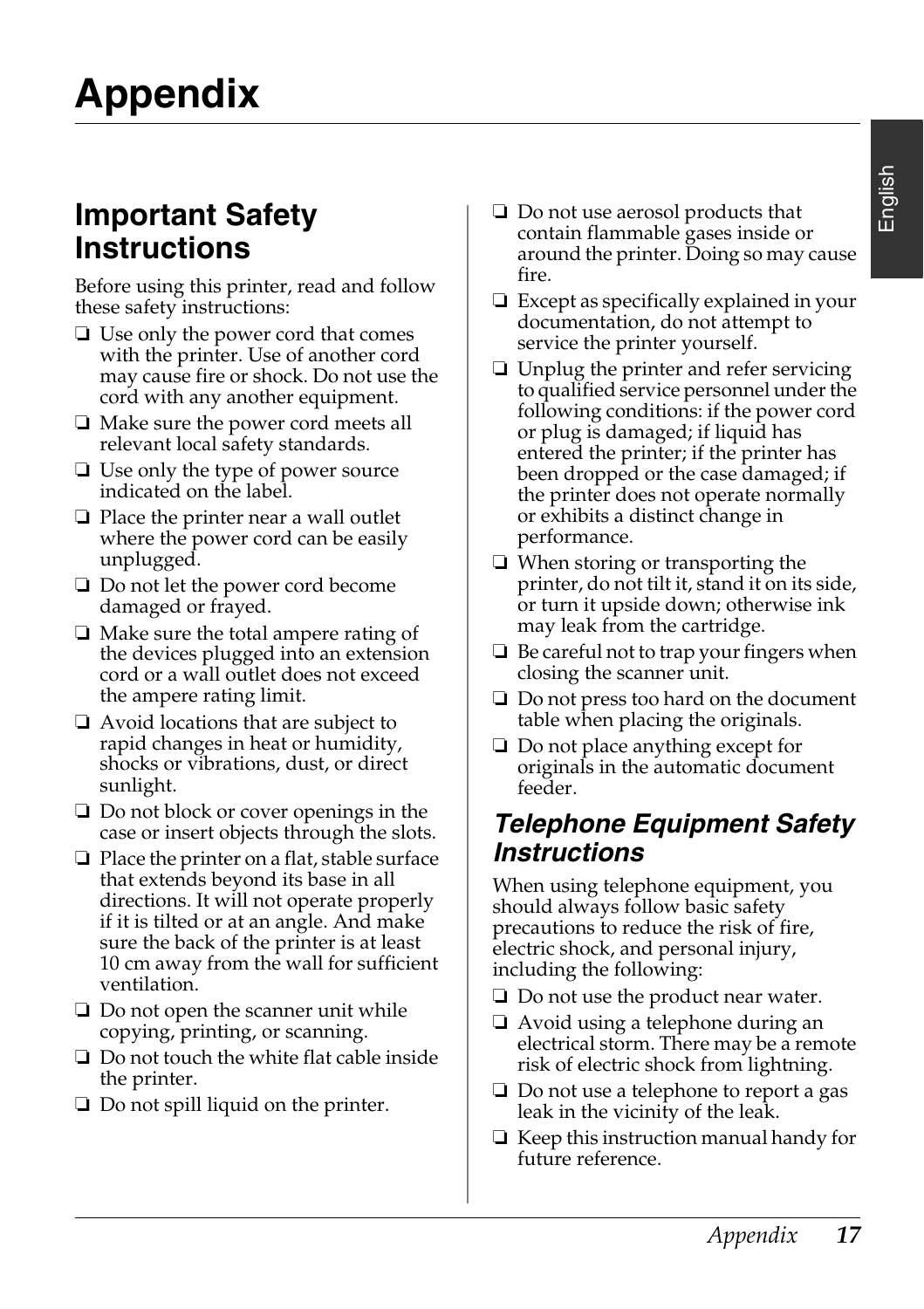#### **For New Zealand users:**

#### General warning

The grant of a Telepermit for any item of terminal equipment indicates only that Telecom has accepted that the item complies with the minimum conditions for connection to its network. It indicates no endorsement of the product by Telecom, nor does it provide any sort of warranty. Above all, it provides no assurance that any item will work correctly in all respects with another item of Telepermitted equipment of a different make or model, nor does it imply that any product is compatible with all of Telecom's network services.

# <span id="page-17-0"></span>**Personal Information Stored in Memory**

This product allows you to store names and telephone numbers in its memory which are saved even when the power is turned off.

We recommend that you use the following procedure to erase the memory if you give the product to someone else or when you dispose of the product.

# *Erasing the memory*

- 1. Press  $\blacktriangle$ ,  $\blacktriangleright$ ,  $\blacktriangle$ , or  $\nabla$  to select  $\aleph$  **Setup** and then press **OK**.
- 2. Press < to select **Restore Default Settings** and then press **OK**.



3. Press **▲** or ▼ to select **Reset All Settings**, and then press **OK**.



4. Press **▲** to select **Yes**, and then press **OK** to restore all settings.



5. Press **▲** to select **Yes**, and then press **OK** as a final confirmation.



All data stored in the memory is erased.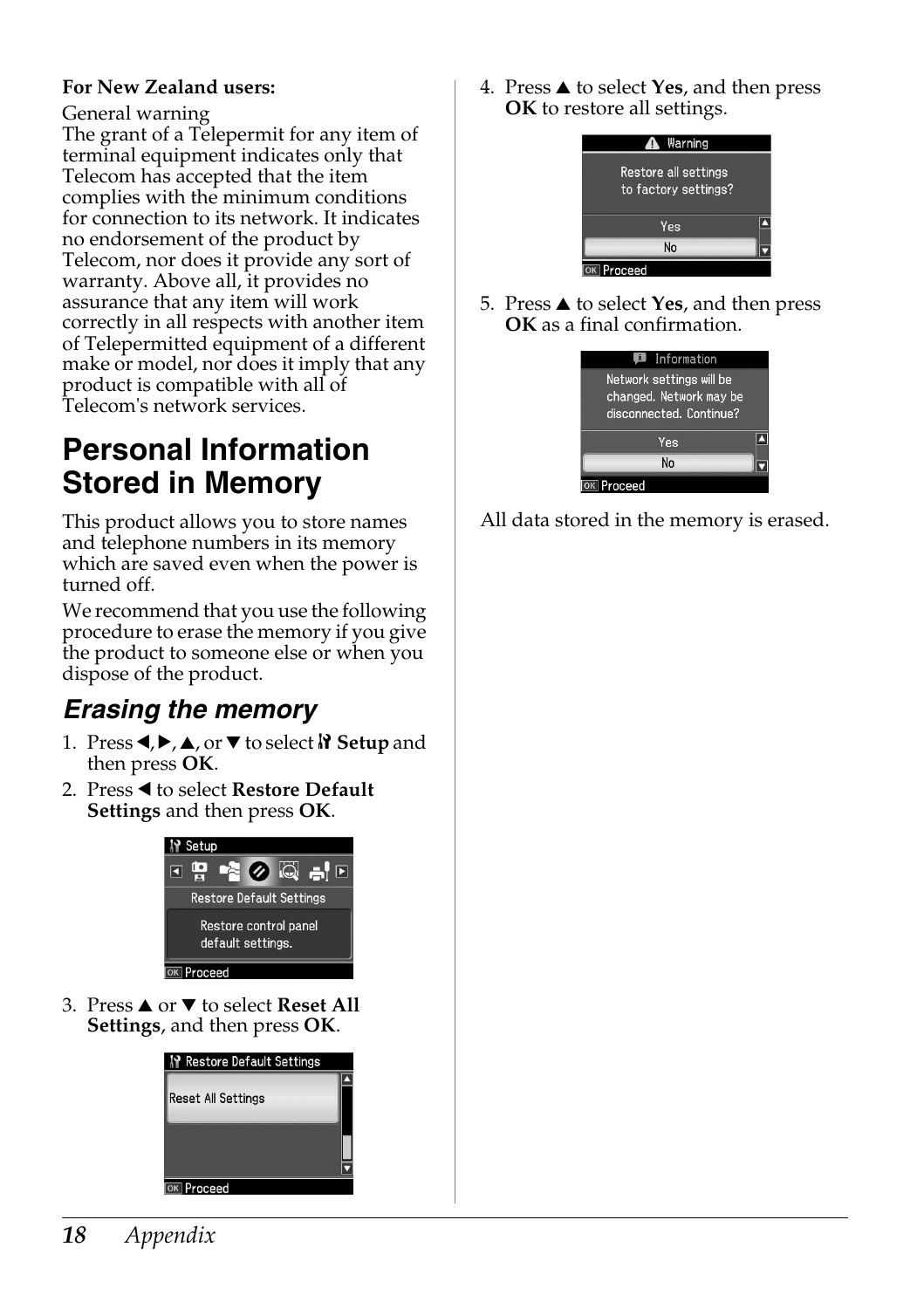# <span id="page-18-0"></span>**Fax mode Menu List**

Fax menu for Fax mode and Fax Settings for Setup Mode.

# *Fax Mode*



**Menu Betting item** 



Color Mode | Color, B&W | Select color or black and white faxing.



| <b>Description</b> |
|--------------------|
| Enter fax numbers. |
|                    |

## **Fax Send Settings for Fax mode**

Send To 1, 2, 3, 4, 5, 6, 7, 8,

 $9, 0, *, #, -$ 





| Menu        | <b>Setting item</b>      | <b>Description</b>                                                           |
|-------------|--------------------------|------------------------------------------------------------------------------|
| Resolution  | Standard, Fine,<br>Photo | Select this option to change the resolution for fax<br>data you are sending. |
| Contrast    | $-4$ to $+4$             | Select this option to change the contrast for fax data<br>you are sending.   |
| Delayed Fax | Off, On (Time)           | Select this option to set transmission reservations.                         |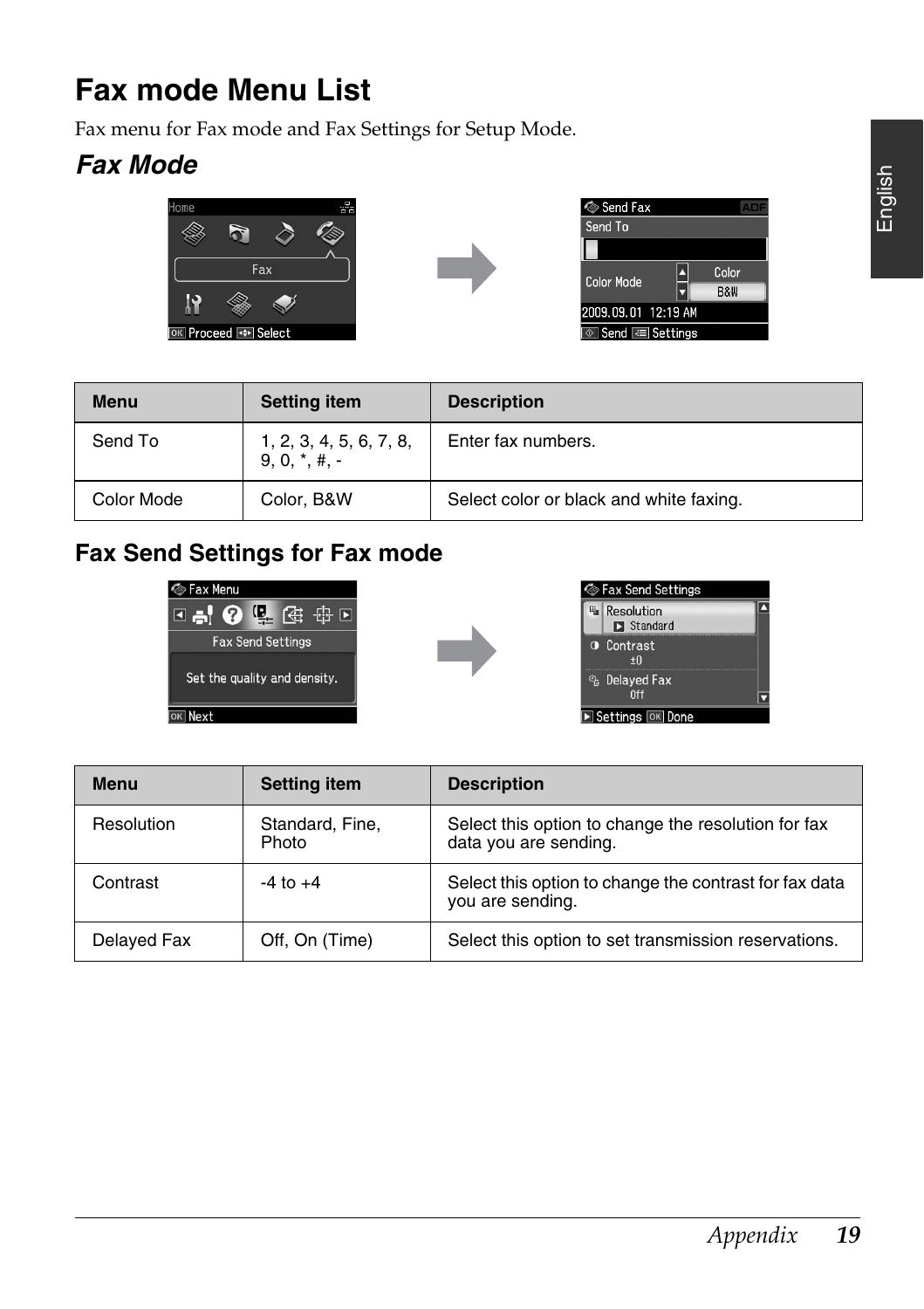## **Broadcast Fax for Fax mode**



| <b>Menu</b>     | <b>Setting item</b>                                               | <b>Description</b>                                   |
|-----------------|-------------------------------------------------------------------|------------------------------------------------------|
| Add Fax number  | $\blacktriangleright$ 1, 2, 3, 4, 5, 6, 7,<br>$8, 9, 0, *$ , #, - | Enter a fax number manually.                         |
| Speed Dial List | <b>SPAY</b>                                                       | Select this option to add a Speed Dial entry number. |
| Group Dial List | <b>4 D A V</b>                                                    | Select this option to add a Group Dial entry number. |

# **Poll to Receive for Fax mode**







| Menu         | <b>Setting item</b>                        | <b>Description</b>                  |
|--------------|--------------------------------------------|-------------------------------------|
| Receive From | 1, 2, 3, 4, 5, 6, 7, 8,<br>$9, 0, *, #. -$ | Enter the other party's Fax number. |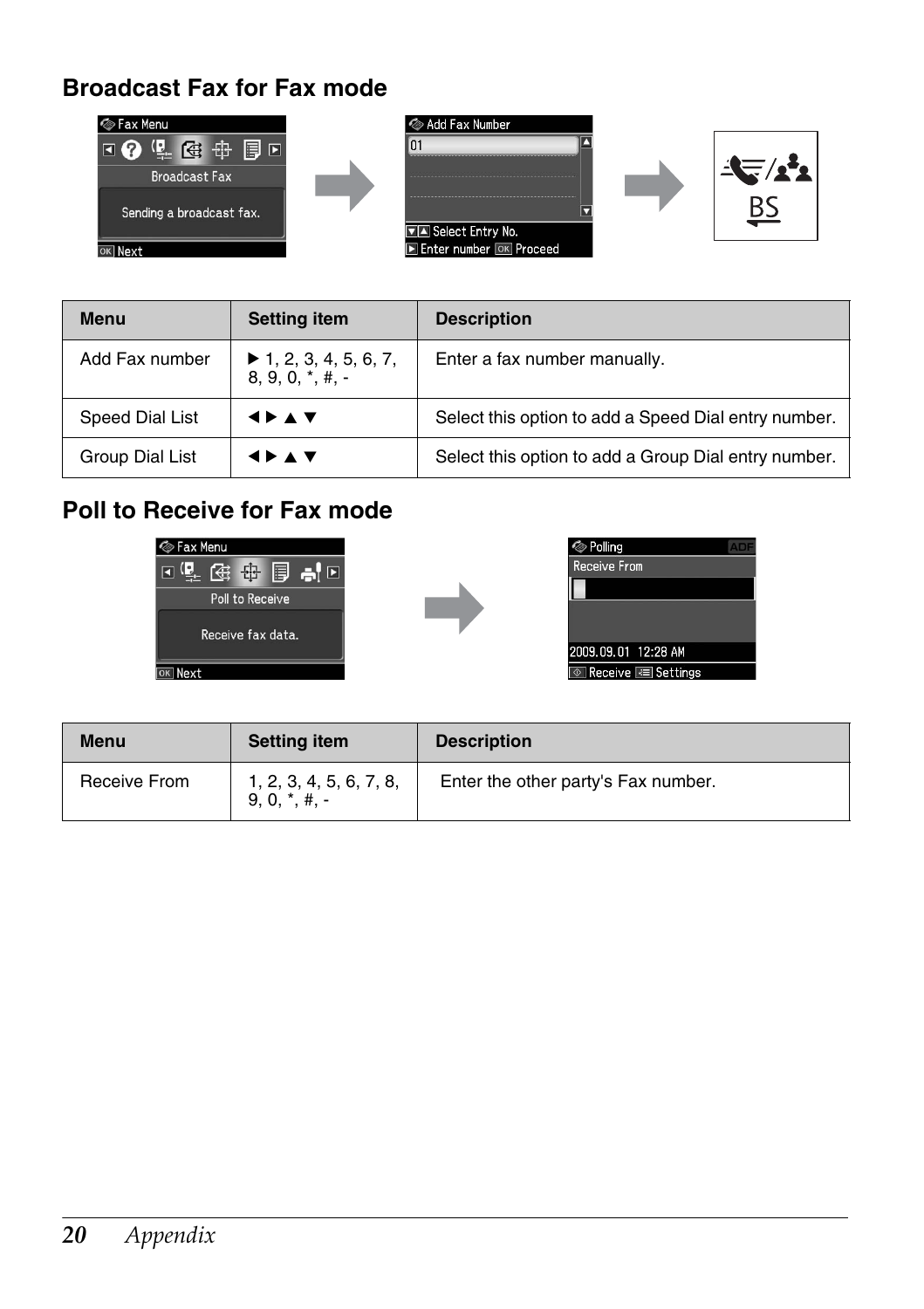# **Fax Report for Fax mode**







| 둥       |
|---------|
| ۰<br>ய் |
|         |

| Menu                  | <b>Setting item</b>                                                                 | <b>Description</b>                                                        |
|-----------------------|-------------------------------------------------------------------------------------|---------------------------------------------------------------------------|
| Fax Log               | Print, View                                                                         | Prints or views the communication log for all<br>recorded communications. |
| Last Transaction      | Prints the latest communication in the log (transmission and polling<br>reception). |                                                                           |
| Speed Dial List       | Prints the speed dial list.                                                         |                                                                           |
| Group Dial List       | Prints the group dial list.                                                         |                                                                           |
| <b>Reprint Faxes</b>  | Reprints the faxes received so far.                                                 |                                                                           |
| <b>Protocol Trace</b> | Prints the latest protocol trace for one communication.                             |                                                                           |

# *Setup Mode*

| <b>Setting Item</b>  | <b>Description</b>                         |
|----------------------|--------------------------------------------|
| <b>Printer Setup</b> | Please refer to the Basic Operation Guide. |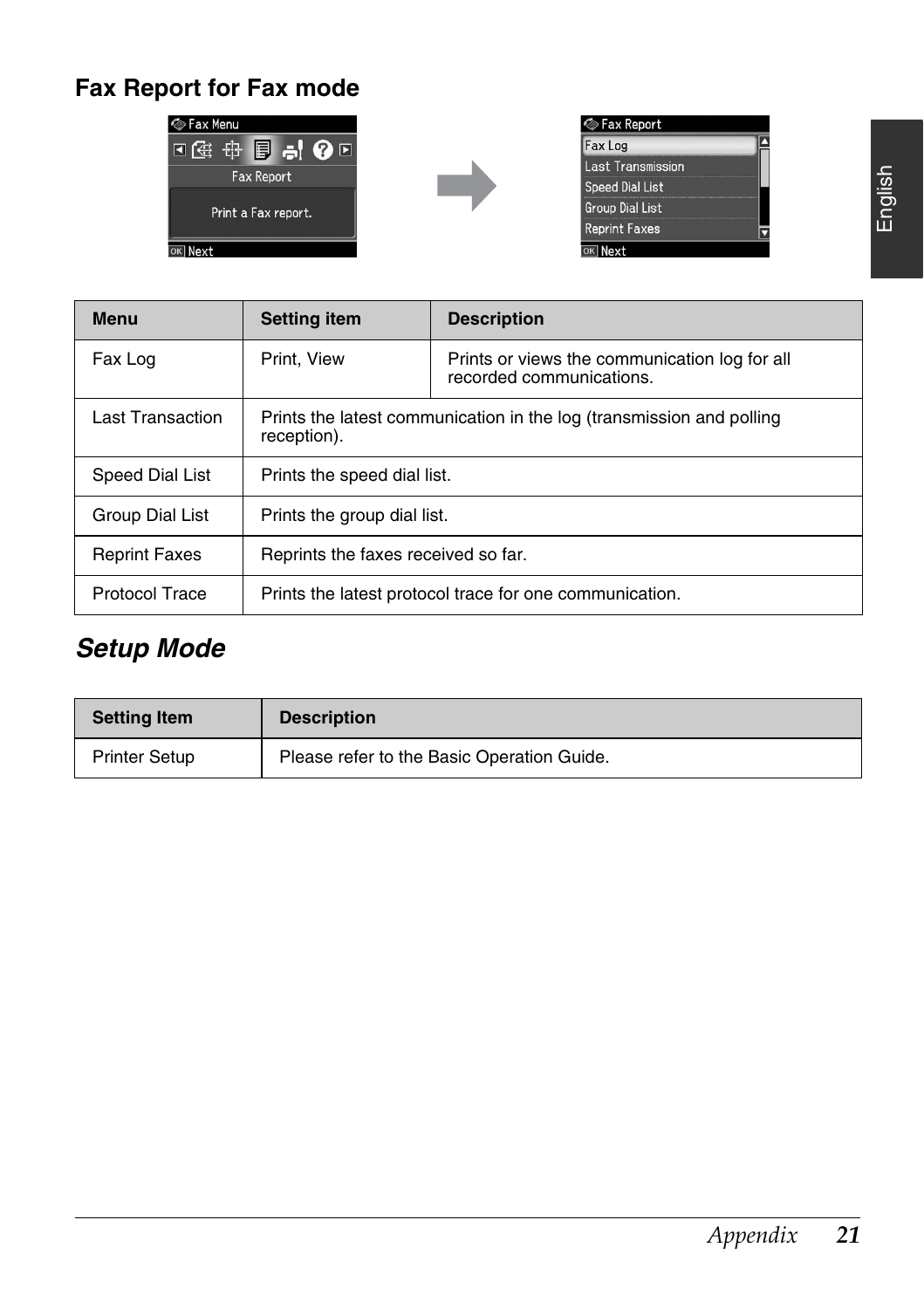# **Fax Setting for Setup Mode**







| <b>Menu</b>             | <b>Setting and Options</b>  |                                               |
|-------------------------|-----------------------------|-----------------------------------------------|
| Speed Dial Setup        | Create, Edit, Delete        |                                               |
| Group Dial Setup        | Create, Edit, Delete        |                                               |
| Scan & Print<br>Setup   | Resolution                  | Standard, Fine, Photo                         |
|                         | Contrast                    | $-4$ to $+4$                                  |
|                         | Auto Reduction              | On, Off                                       |
|                         | Last Transmission<br>Report | Off, On Error, On Send                        |
| Communication           | Dial Mode *1                | Tone, Pulse                                   |
|                         | <b>DRD</b>                  | All, Single, Double, Triple, Double&Triple *2 |
|                         | <b>ECM</b>                  | On, Off                                       |
|                         | V.34                        | On, Off                                       |
|                         | Rings to Answer *1          | 1 to 9                                        |
|                         | <b>Dial Tone Detection</b>  | On, Off                                       |
| Check Fax<br>Connection | Check fax connection status |                                               |
| Header                  | Fax Header                  |                                               |
|                         | Your Phone Number           |                                               |

\*1 This setting may not be displayed or the range of values may differ depending on the region.

\*2 This option varies On and Off by region.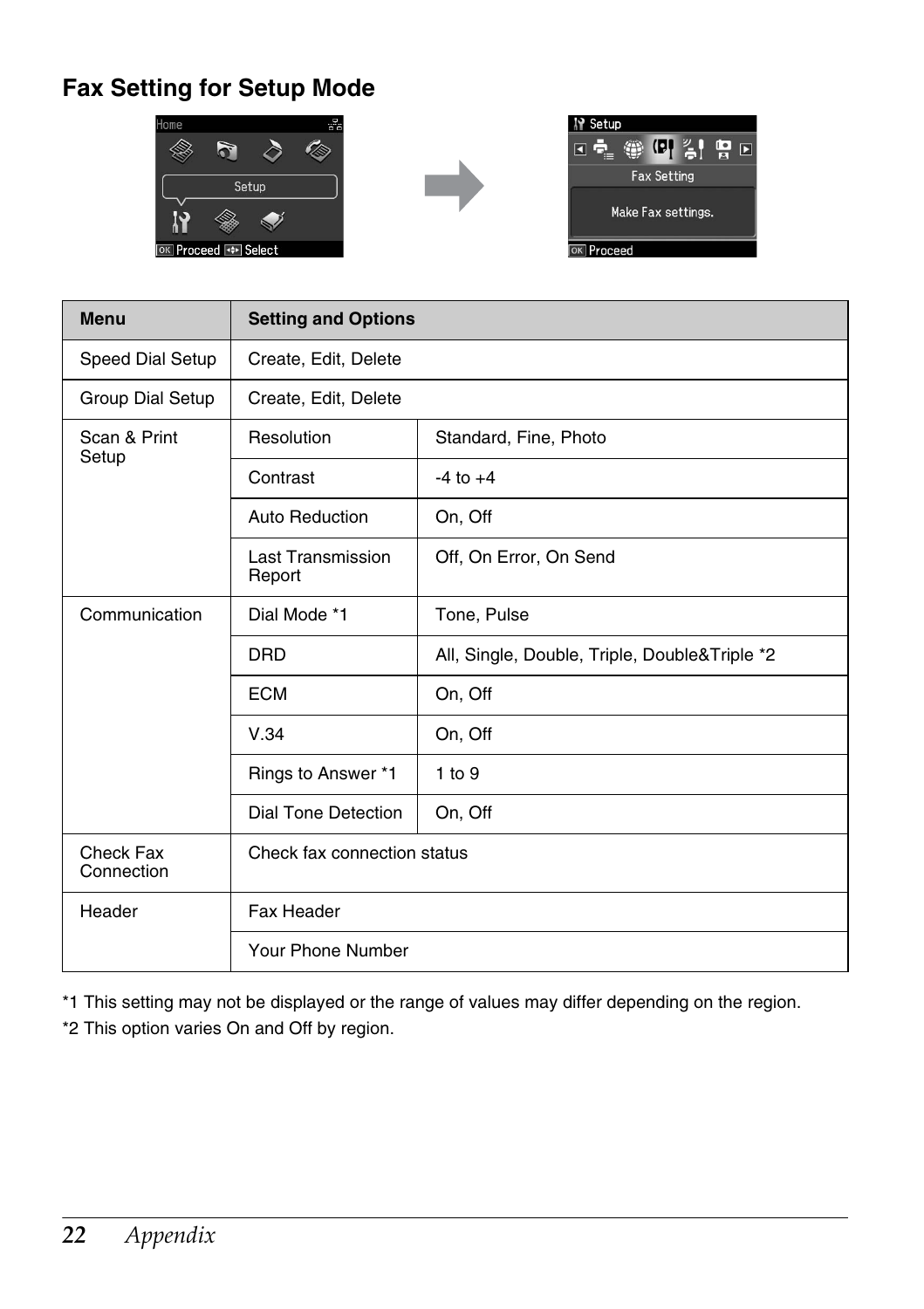# **Restore Default Settings for Setup Mode**







| Menu                                              | <b>Description</b>                                                                                                                                                                                                              |
|---------------------------------------------------|---------------------------------------------------------------------------------------------------------------------------------------------------------------------------------------------------------------------------------|
| <b>Reset Fax Send/Receive</b><br>Settings         | Initializes the following items to the factory settings:<br>Scan & Print Setup (Resolution/Contrast/Auto Reduction/Last<br>Transmission Report), Communication (Dial<br>Mode/DRD/ECM/V.34/Rings to Answer/Dial Tone Detection). |
| Reset Fax Data Settings                           | Initializes the following items to the factory settings:<br>Speed Dial Setup, Group Dial Setup, Header (Fax Header/Your<br>Phone Number), Fax Log.                                                                              |
| <b>Reset Network Settings</b>                     | Initializes Network settings to the factory settings.                                                                                                                                                                           |
| Reset All except Network &<br><b>Fax Settings</b> | Initializes All except Network & Fax settings to the factory settings.                                                                                                                                                          |
| Reset All Settings                                | Initializes all items to the factory default settings.                                                                                                                                                                          |